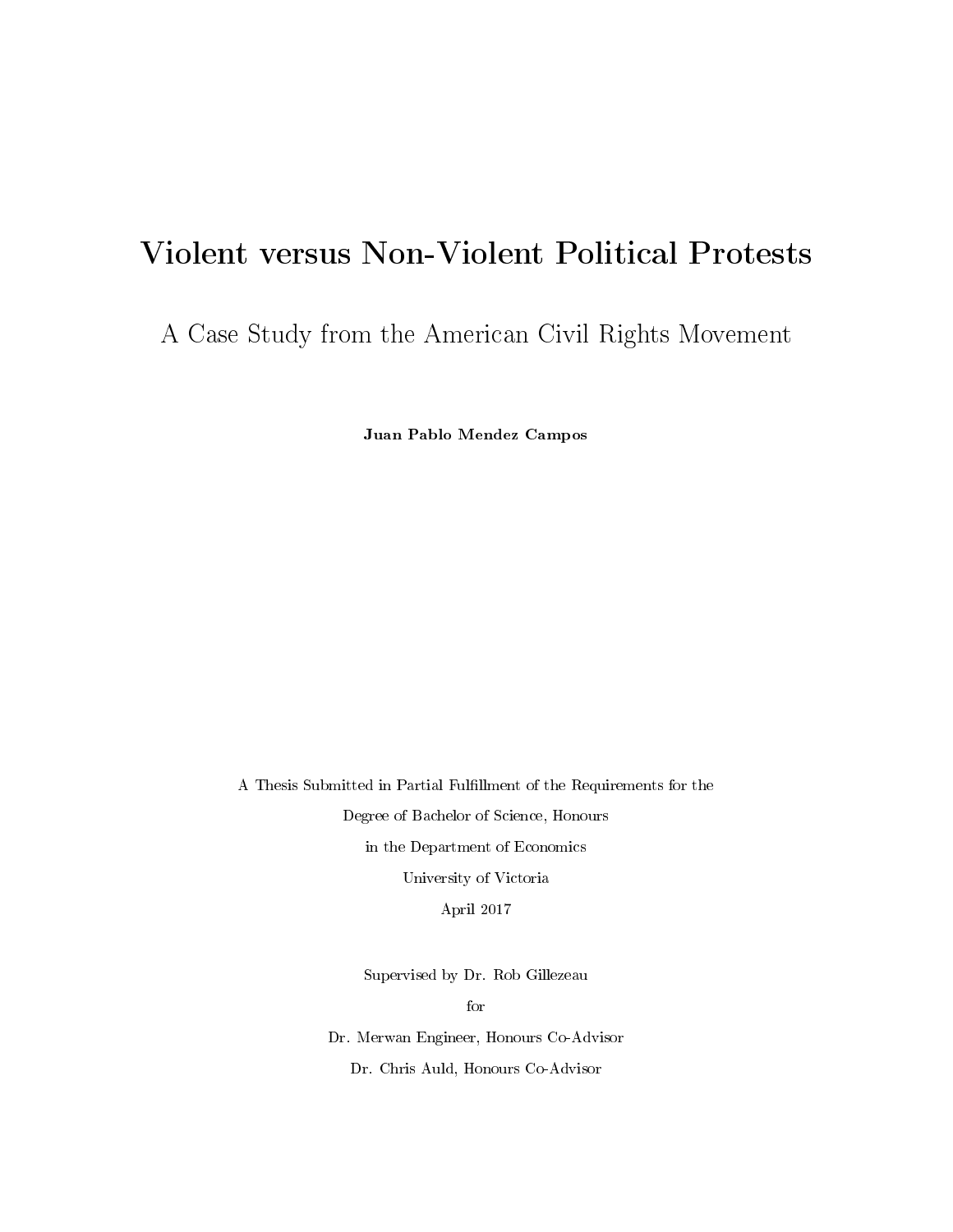#### Abstract

There was considerable tension during the American Civil Rights Movement of the 1950s and 1960s between peaceful and more aggressive protest. Within this context, I test whether peaceful protests were more effective at achieving civil rights policy concessions than violent protests. This analysis finds that non-violent political protests had a positive impact on the enactment of fair private housing and public accommodation legislation. Conversely, violent protests had a negative impact on the enactment of fair private housing, public accommodations, and fair employment legislation.

#### Acknowledgements

A huge thank you to Rob for your guidance and infinite patience.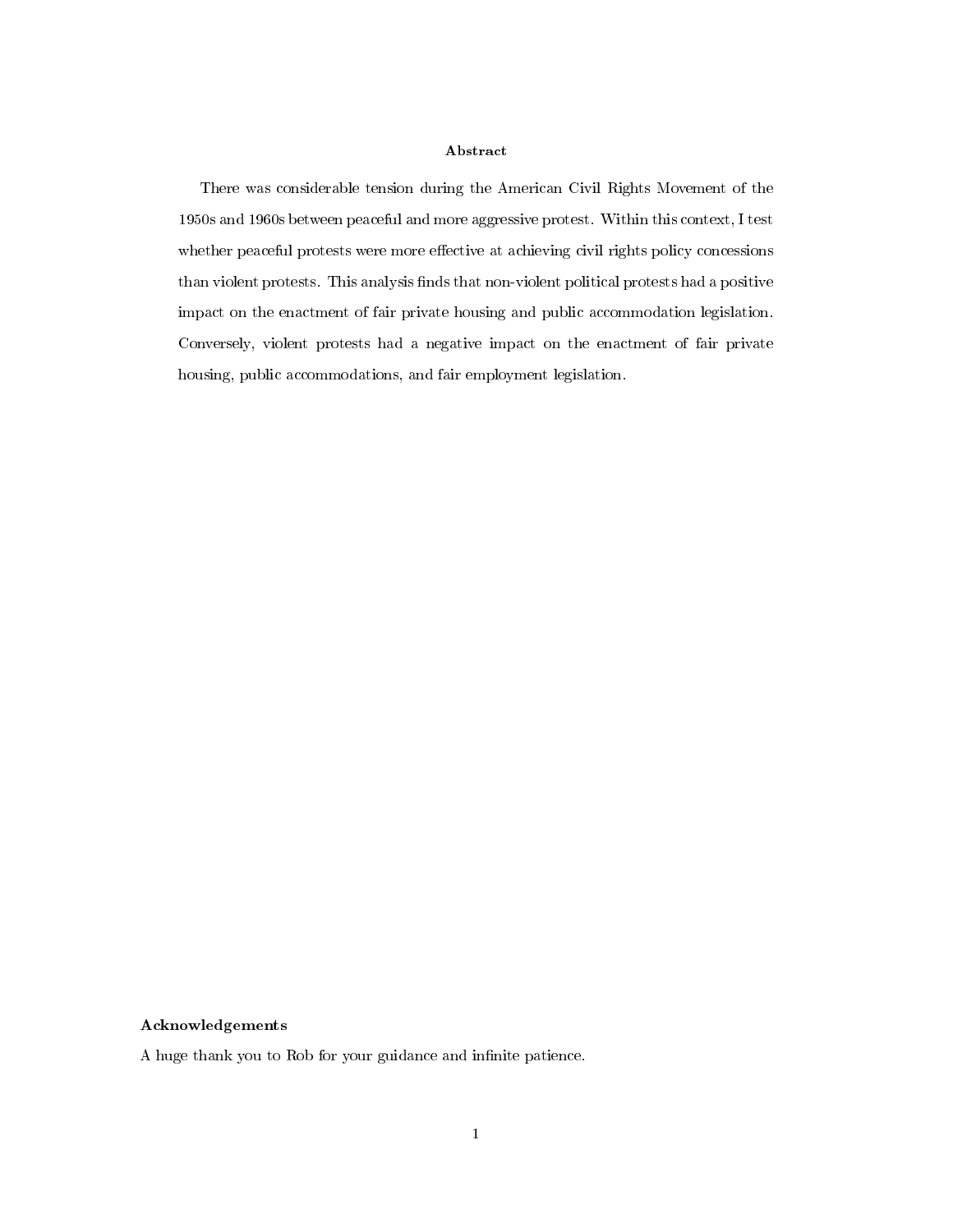### 1. Introduction

The United States have a long and difficult history surrounding the use of political protests. Large public marches, boycotts and other forms of protest have been and continue to be used by individuals and groups that want to voice their opposition to government policies. For instance, within the last fteen years the United States has witnessed major political protests including the marches against the Iraq War and, more recently, the massive nation-wide protests following the election of Donald Trump as President. In particular, protests and demonstrations motivated by issues of race have been and continue to be a defining element of American sociopolitical context. Historically, the Civil Rights Movement was the largest race-focused protest movement in the United States. However, despite the prevalence of protesting as political tool, the question remains whether such actions are helping participants reach their inteded goals. In other words, have protests actually worked or have they simply served as an emotional release for frustrated populations?

Historical examples appear to illustrate the fact that, yes, protests have resulted in major victories for the participating groups. For example, historians and academics have recognized that the public protests and marches organized by the suffragette movement in the early twentieth century were a defining element of the movement's success in the continued struggle for women's equality (Du Bois, 1997, 18; McCammon et al, 2001, 50; Parkins, 1997, 39). The 1969 Stonewall riots in New York City are recognized as the primary instigating factor in the establishment of the LGBT rights movement as a mainstream political cause (Armstrong and Crage, 2006, 724; Nelson, 2015, 2). Similarly, the protests of the American Civil Rights movement were also key in achieving institutional change. One of the primary goals of Martin Luther King, Jr. and other civil rights leaders was the legal protection of racial minorities in the United States against unjust discrimination, which was attained, to an extent, in the Civil Rights Act of 1964 following years of civilian unrest. Yet, while the importance and power of protests are largely accepted, there exists strong political, philosophical, and moral debate on the efficacy and admissibility of different protest tactics.

The division can be roughly drawn between proponents of violence as an acceptable and necessary tactic and those that adhere to purely peaceful means. For example, within the Civil Rights Movement, Martin Luther King, Jr was the major proponent of non-violent resistance while other leaders, such as Malcolm X, supported more aggressive forms of protest in response to the threats aimed at the African American population. Presently, advocacy for both types of civil resistance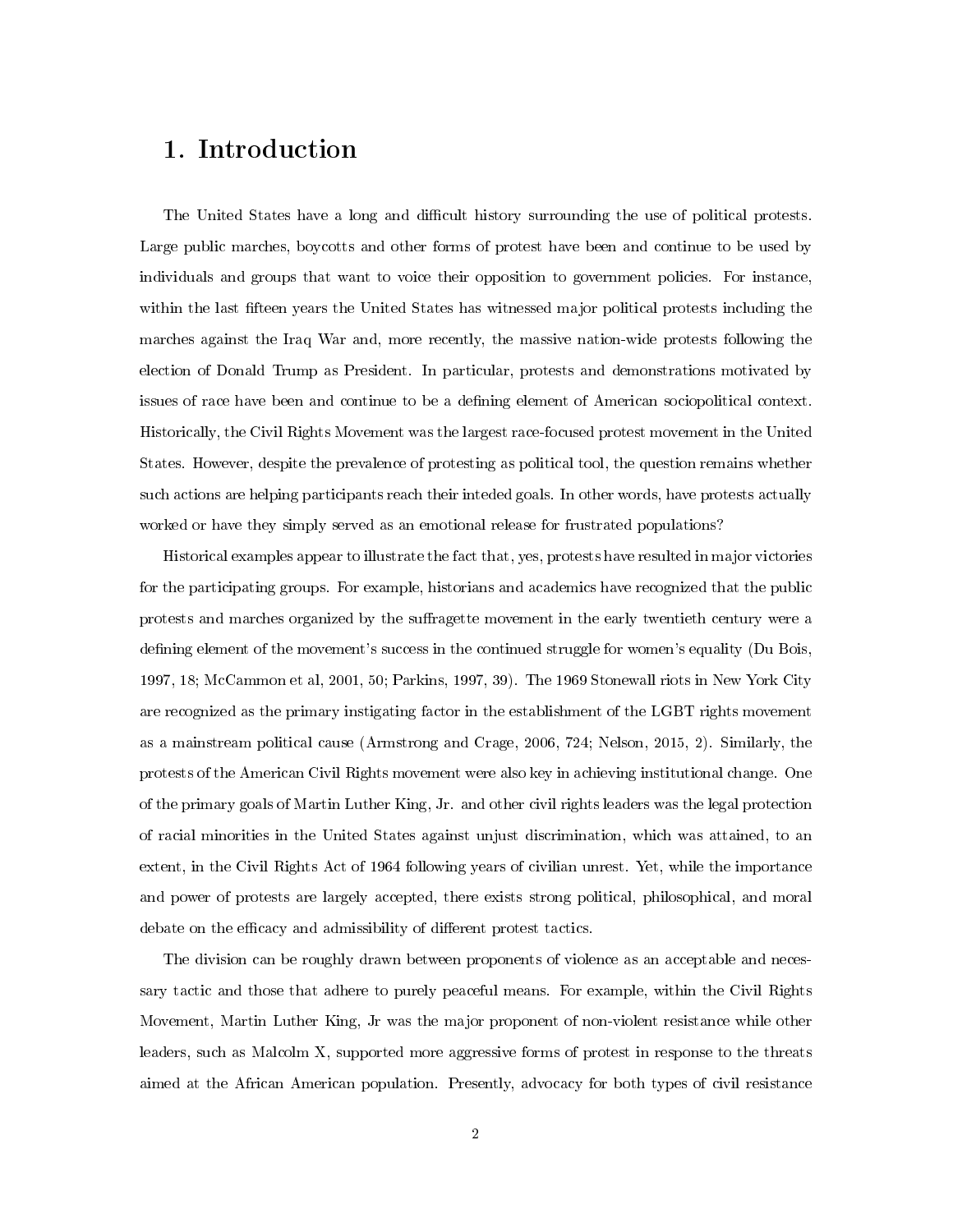continues to play a major role within American activism. A recent example would be the Black Lives Matter protests that spread throughout the United States in response to the killings of unarmed African Americans by police (Foran, 2015; Lee et al., 2016). While controversial, this movement was successful in attaining various political and policy victories by engaging primarily in nonviolent civil resistance tactics (Barber, 2016; Capecchi, 2015; Revesz, 2016). For example, support for Black Lives Matter was key in voting out prosecutors accused of racism in Chicago and Cleveland who had previously enjoyed popular support (Swaine, 2016). Moreover, the movement successfully pressured the federal government to eliminate the transfer of military-grade equipment to local police forces and forced the investigation of claims of racially motivated violence by police throughout the country (Foran, 2015). Yet, there have also been notable instances of violence that have come to be associated with the movement, such as the 2014 Ferguson riots.

While the long-term effects of these recent acts of civil resistance have not been fully understood, a parallel can be made between them and the protests that took place during the 1950s and 1960s as part of the American Civil Rights Movement. Both were race-based movements that sought to address issues of institutionalized racism. Moreover, both are movements that employed both violent and nonviolent tactics of civil resistance in order to have their grievances recognized by the government and society. It is clear that the Black Lives Matter movement is a continuation of the same struggle that civil rights leaders confronted in the mid-twentieth century. As a result, it is important to understand how and why the Civil Rights movement was successful in instigating institutional change in order reach a better understanding of the impacts of current social movements.

It is important to note that the legislative and social victories of the civil rights movement continue to affect the United States' socio-political fabric. Yet, it remains unclear exactly what role violent and nonviolent protests had in achieving these victories. The specific protest tactics used during the movement have been well documented and, as a result, research has been conducted on the historical impact of these protests on American society. However, the pertinent literature is largely silent on the comparative effects of violent and nonviolent race-related protests on the legislative outcomes of the Civil Rights movement.

This paper seeks to answer that question. Specifically, the aim is to further understand what the comparative impacts of violent and nonviolent protests were on the enactment of state-level race-based anti-discrimination legislation in the United States. Using available protest and state legislation data, this paper seeks to understand the comparative effects of violent and nonviolent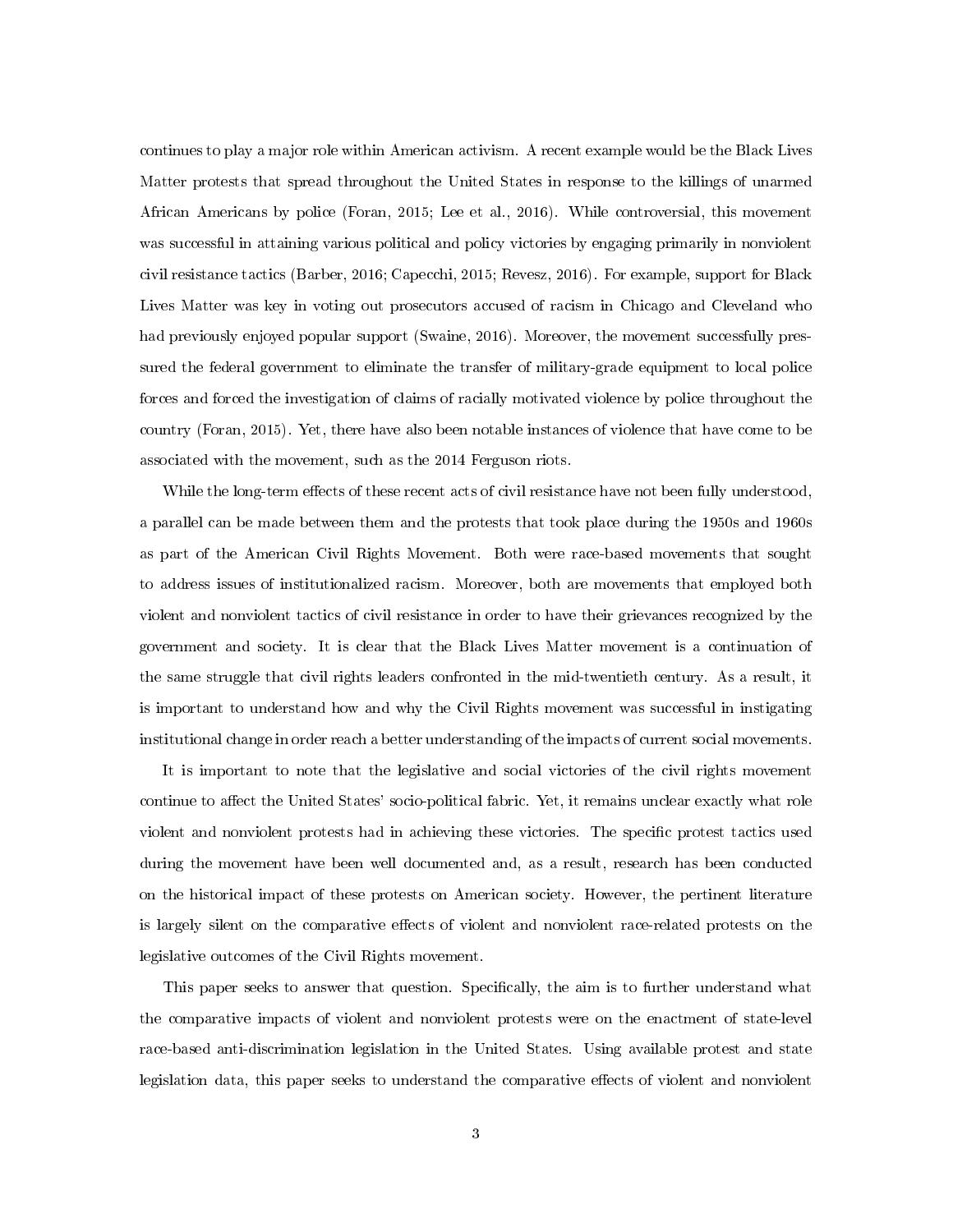protests on anti-discrimination legislative outcomes, focusing on the periods immediately preceding and during the Civil Rights Movement. This analysis finds evidence to indicate that peaceful protests had a signicant and positive correlation with the successful enactment of state-level antidiscrimination legislation. Specifically, the largest positive effect from non-violent protests is found to be on the enactment of legislation pertaining to private housing. Moreover, non-violent protests are also found to have a positive and statistically significant effect on the establishment of public accommodation legislation.

Violent protests, on the other hand, are found to have large, negative and statistically signicant effects on the enactment of fair private housing legislation and fair employment commissions. These findings are important because they illustrate two facts: that non-violent civil resistance appears to have been more successful than violent protests in achieving policy victories through legislation for civil rights leaders and that not all policy areas were impacted in the same way by protest tactics. This knowledge can be employed in the analysis of current civil resistance movements in the United States. Specifically, these findings establish a framework through which protests can be organized effectively by social movements; protest tactics can be differentiated by the target policy area instead of using the same tactics in an attempt to enact change in a variety of policy areas.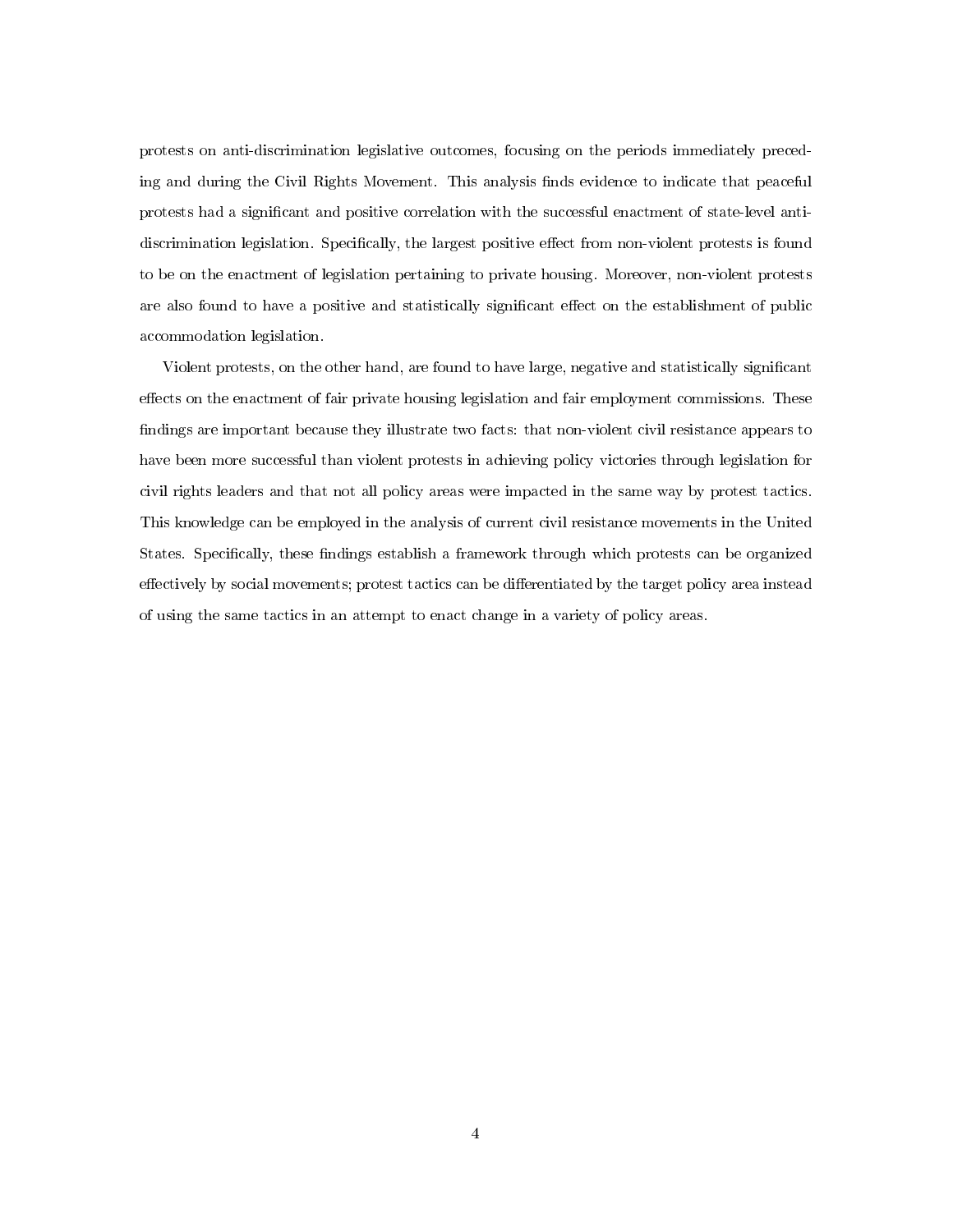#### 2. Literature Review

#### 2.1 Protests

The twenty-year period between 1950 and 1970 saw the large scale mobilization of African-Americans throughout the United States in protest against racially discriminatory laws. Protests occurred in virtually every major city in a variety of forms, from small-scale sit-ins to massive marches through the boulevards of Washington, DC. The initial protests began following the landmark Supreme Court ruling in Brown v Board of Education [1954]. Building on the momentum of that major legal victory, the leaders of the then-nascent Civil Rights movement attempted to gain further legal concessions through the use of non-violent protest methods. Various individuals took part in peaceful protests that spurred larger movements of non-violent resistance against racially discriminatory laws, for example Rosa Parks and the Montgomery Bus Boycott.

Later, Martin Luther King Jr, promoted the idea of the greater efficacy and moral superiority of non-violent tactics of civil resistance on a larger, national scale taking his peaceful movement to the steps of the White House during the March on Washington in 1963 in which an estimated 200,000 people participated. However, during this time other competing figures emerged within the Civil Rights movement who challenged Dr. King's leadership. In 1964, Malcolm X came to be regarded as a major alternative leader within the Civil Rights movement with the notable distinction that Malcolm X believed in the necessity for violent resistance (Cone, 2001, 173). As is demonstrated in table 1 of the appendix, the emergence of Malcolm X as a major voice within the movement coincided with a large increase in violent protests by African-Americans.

This entire twenty-year period in American history has been the topic of study for a variety of academic disciplines due to the fact that it was a period of exceptionally large and active citizens' movements. For example, focusing on violent protests, one of the most significant contributions to the relevant literature within an economic framework is the research conducted by William Collins and Robert Margo. Their two papers introduce the first substantial improvement on the identification of the impacts of violent protests by using rainfall as an instrumental variable on the incidence of protests. Focusing on the United States, Collins and Margo find that communities that experienced violent race-related civilian uprisings during the 1960s (predominantly African-American communities) subsequently experienced decreased property values throughout the 1960s and minimal increases in value throughout the following decade (Collins and Margo, 2004, 18). Furthermore,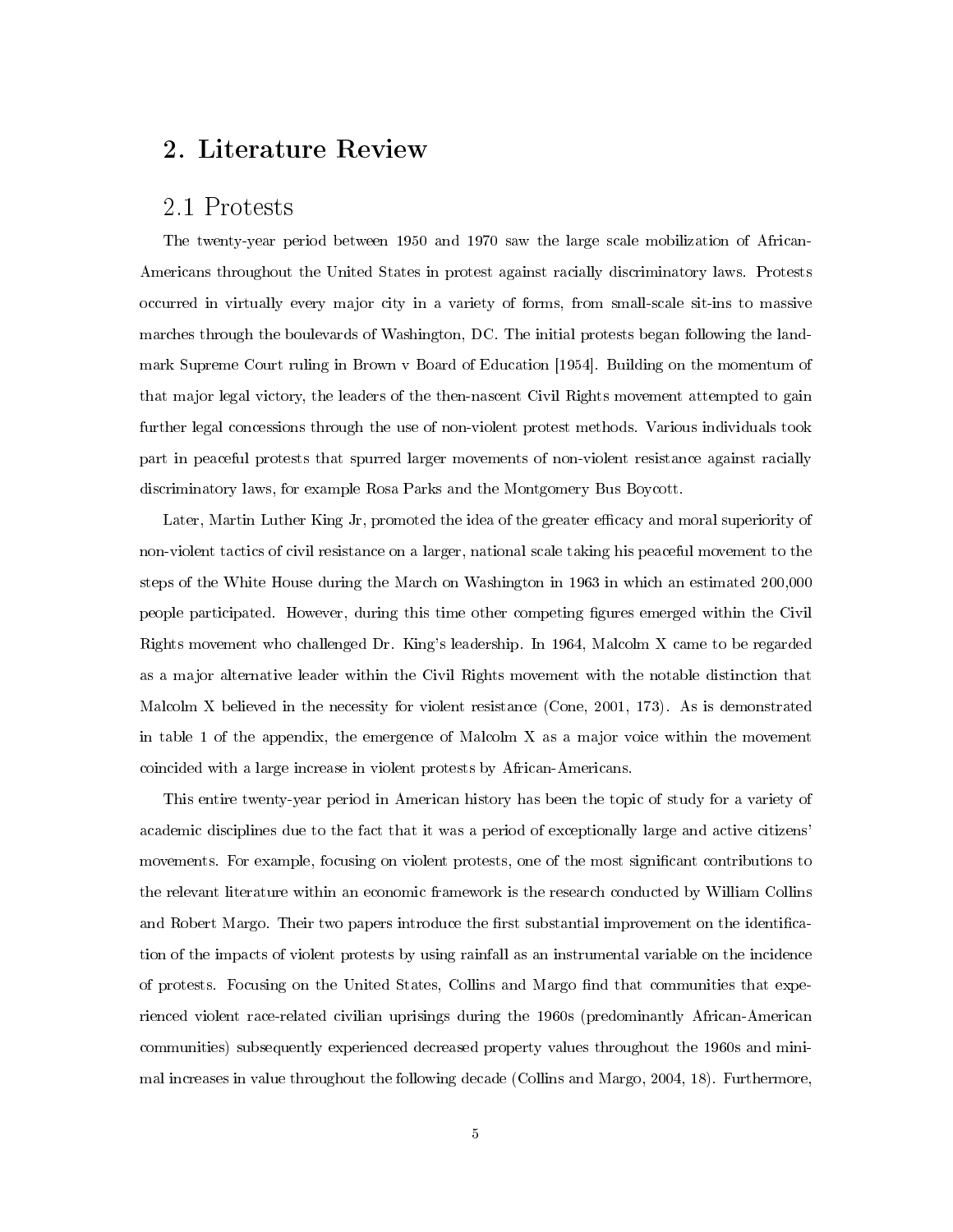regarding labor market effects, Collins and Margo find preliminary evidence to indicate that violent race-related protests had "negative and economically significant" effects on African-Americans' employment and wage earnings both in the short run (1960-1970) and in the long run (1960-1980) (Collins and Margo, 2004, 23). Also within an economic framework, a recent paper by Rob Gillezeau and Jamein Cunningham finds that violent protests had a positive short-run and long-run impact on the incidence of killings by police in the United States, with racial minorities bearing the brunt of this impact compared to white populations (Gillezeau and Cunningham, 2017).

In political science, Doug McAdam and Yang Su find evidence to indicate that violent protests (i.e. those which caused destruction of property) against the United States' military involvement in the Vietnam War had a significant positive effect on the proportion of congressional votes for anti-war measures between 1965 and 1973 using time series analysis (McAdam and Su, 2002, 696). Within the same academic field, a recent paper by Emiliano Huet-Vaughn attempts to answer a research question similar to the one proposed in this paper. Specifically, Huet-Vaughn seeks to understand the causal effects of violent protests on the likelihood of policy concessions in France (Huet-Vaughn, 2013). Borrowing from Collins and Margo and using a weather-related instrumental variable approach, the author finds that violent protests, particularly those in which there was destruction of property, had a large negative effect on the likelihood of policy concessions in the short-term (Huet-Vaughn, 2013, 29). Additionally, a research paper by Omar Wasow finds that spatial proximity to violent racerelated protests was signicant in determining the county-level Democratic and Republican Parties' vote share for both state-level and federal elections by using rainfall as an instrumental variable on protests (Wasow, 2015, 42). Specifically, Wasow found that proximity to violent protests caused significant decrease in the Democratic Party's voter share (Wasow, 2015, 41).

Within the scope of non-violent civil resistance, important work has been done by Erica Chenoweth and Maria Stephan. Using a novel dataset called NAVCO (Nonviolent and Violent Conflict Outcomes) and employing a multinomial logistic regression (MLR) model, Chenoweth and Stephan test the incidence of success for violent and nonviolent civil resistance. They find that non-violent resistance was six times more likely to succeed against a repressive government than violent resistance and that non-violent resistance movements benefit more from 'internal pressures', such as defections from the regime, than violent resistance movements (Chenoweth and Stephan, 20, 2002). In addition, another paper on nonviolent resistance in Latin America by James Franklin employs time series analysis to protest data from seven countries and finds that nonviolent protest has a positive impact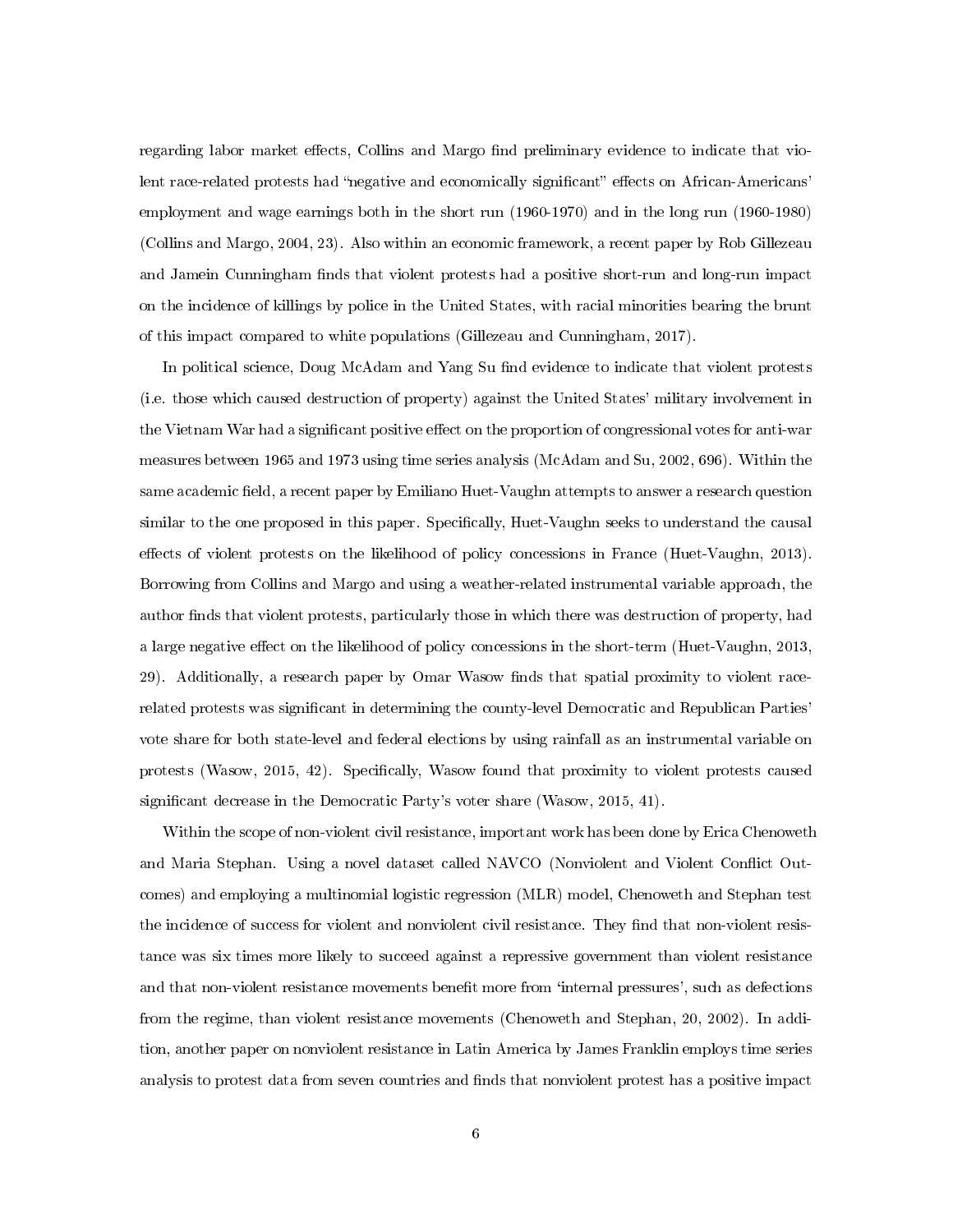on policy concessions by repressive regimes (Franklin, 709, 2002). Moreover, Franklin finds that different types of nonviolent resistance, in particular occupations (i.e. sit-ins) and hunger strikes offer the highest possibility of policy concessions while at the same time decreasing the threat of violent repression by government forces (Franklin, 712, 2002).

Given the scope of this literature, it is evident that the relevant research has yet to clearly identify the comparative effects between violent and nonviolent policy outcomes within a single comprehensive study. This paper seeks to accomplish just that. However, it is important to note that, as the literature suggests, the relative impacts of violent and nonviolent protests on successful outcomes depends largely on the governmental structures and political culture of the country in which they take place. Consequently, the results of this study must be understood as an insight into the role that violent and non-violent protests play within the context of the United States, narrowly, and in liberal democracies, more broadly, as opposed to an overarching commentary on protests in general.

## 2.2 Civil Rights Legislation

This period was also one in which African-Americans achieved a number of signicant legal and policy victories at both the federal and state levels. As previously noted, the Civil Rights Movement as it is known today is generally said to have began following the Supreme Court ruling in Brown v. Board of Education [1954] which found racial segregation in schools to be unconstitutional. Following this and the subsequent civilian movement, the federal and state governments were forced to recognize establishing racial discrimination and address it in policy. At the federal level, the most signicant pieces of legislation that outlined protections against racial discrimination were the Civil Rights Act of 1964, the Voting Rights Act of 1965, and the Civil Rights Act of 1968. The first of these pieces of federal legislation prohibited discrimination based on race, colour, religion, or national origin in public accommodations that took part in interstate commerce, public schools, and state and municipal governments. The Voting Rights Act, which was signed the following summer, ended discriminatory voter limitations, such as mandatory literacy tests, that were used to unfairly target African-Americans and other minority groups. Lastly, the Civil Rights Act of 1968, also known as the Fair Housing Act, was the last major piece of legislation that came out of the Civil Rights movement. It was intended to be an expansion of previous civil rights legislation by banning discrimination based on race, religion, or national origin in the sale, rental, and financing of housing.

Similar anti-discrimination bills were also passed at the state-level following the lead of the fed-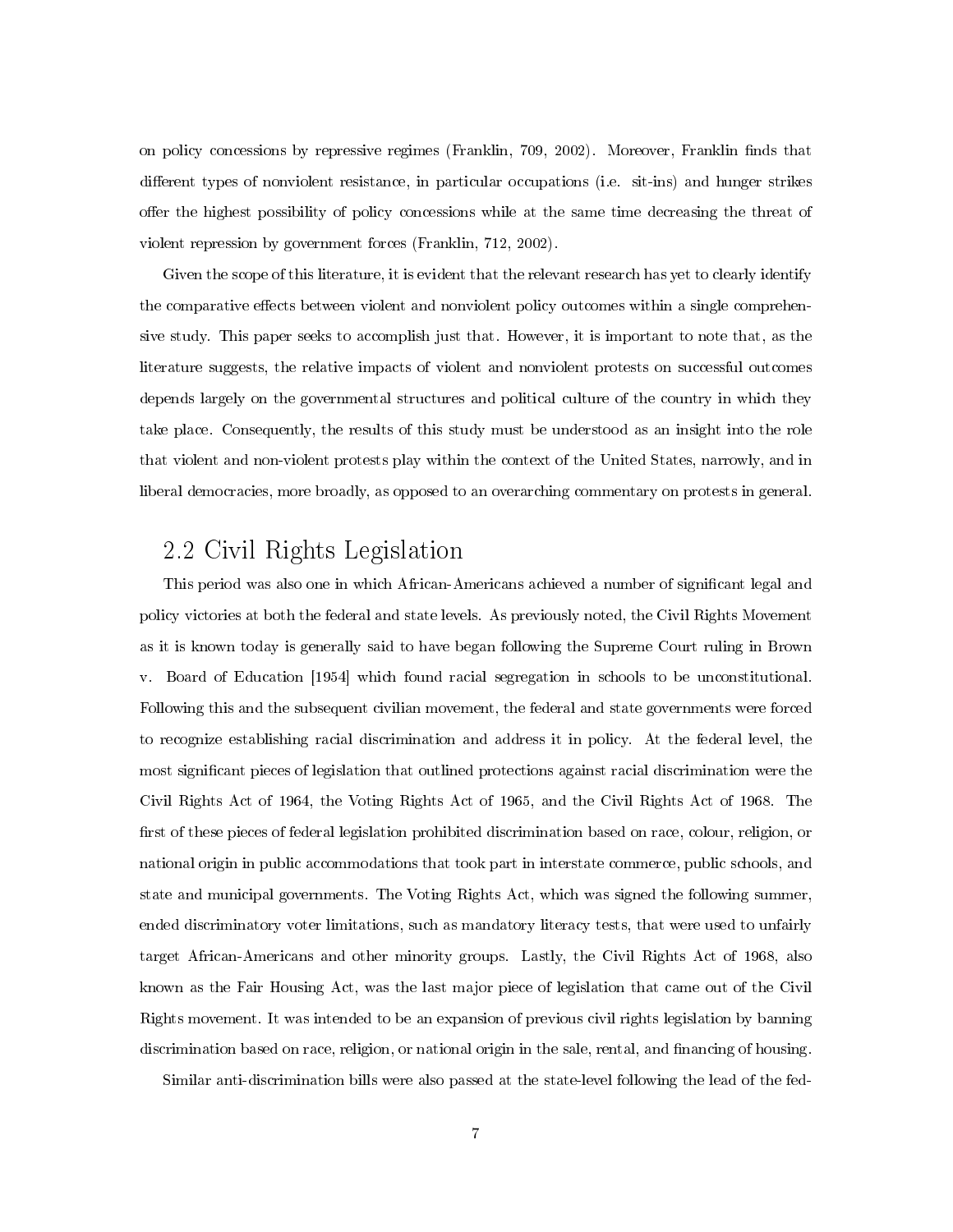eral government and the Supreme Court. Prior to the enactment of the Civil Rights Act of 1964, some states had already enacted laws to ban discrimination by race in public accommodations (Lerman and Sanderson, 1978, 239). However, most states only passed their own legislation banning discrimination based on race in public accommodations after the enactment of 1964 law. Yet, it is important to note that the scope of the state-level laws differs somewhat from that of the federal laws. For example, in Minnesota, in the case of Roberts v. United States Jaycees [1984] the state court ruled that private clubs (which had been exempted from the federal law) were in fact required to comply with anti-discrimination measures (New York Times, 1984).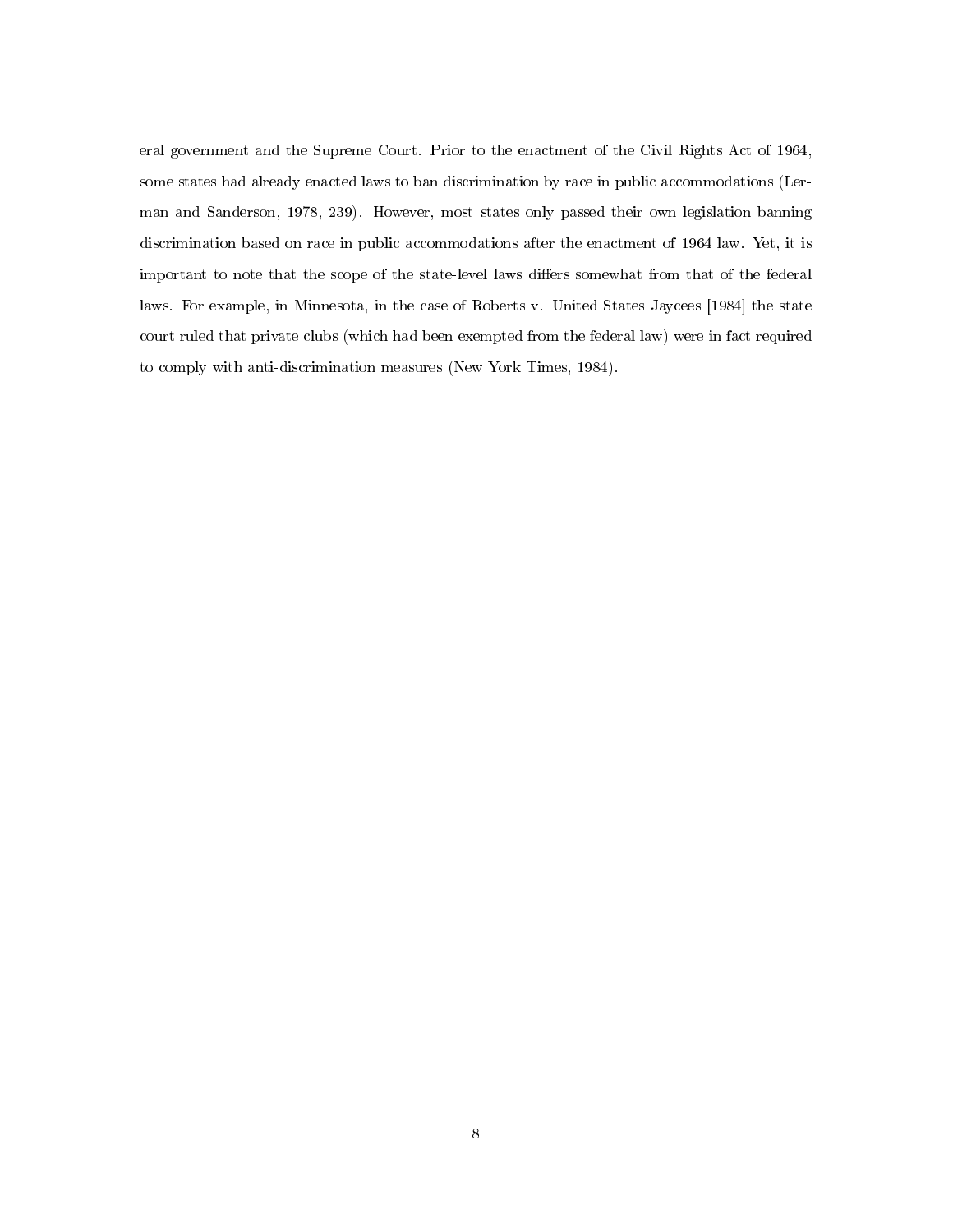#### 3. Empirical Strategy

This paper estimates two empirical models by GLS. The first is a general model estimating the impacts of same-year protests and the sum of protests during the preceeding five years on the enactment of civil rights legislation. The second is a five year lagged model offering further insight into the impacts of these protests on legislation enactment.

#### 3.1 Data

This research uses two datasets in its analysis: the Ethnic Collective Action in the Urban United States dataset created by Susana Olzak and Elizabeth West, and the Correlates of State Policy Project dataset created by Marty Jordan and Matt Grossman.

The Olzak and West data set includes entries for over two thousand protests, both violent and non-violent, that occurred in the United States from 1954 to 1992. For the purposes of this paper, the set was limited to the years 1954-1975 which was the period immediately before, during, and following the major components of the Civil Rights Movement. Each protest entry contains information on the size of the protest, the date and location, the scale of violence (based on a scale from  $0$  to  $5$ ), the main ethnic group behind the protest, the reason for the protest (i.e. the main grievance which motivated the protest), the number of injured participants, and any subsequent action taken by protesters following the conclusion of their protest. Using this information, the data was aggregated by state and by year into either violent or non-violent groups and the size of the protests was similarly averaged by state and by year. Moreover, only protests initiated by African American groups and those which had anti-discrimination or pro-desegregation as their main claim were used in this analysis. Violent protests are defined as those in which there is either property damage, injured participants, the threat of violence, or visible weapons held by protesters. This corresponds to the data where a non-violent protest is defined with a value of zero and a violent protest is any entry with a value greater than zero.Summary statistics are presented in Table 11 of the appendix. On average in the sample period there were nearly six times as many non-violent protests than violent protests.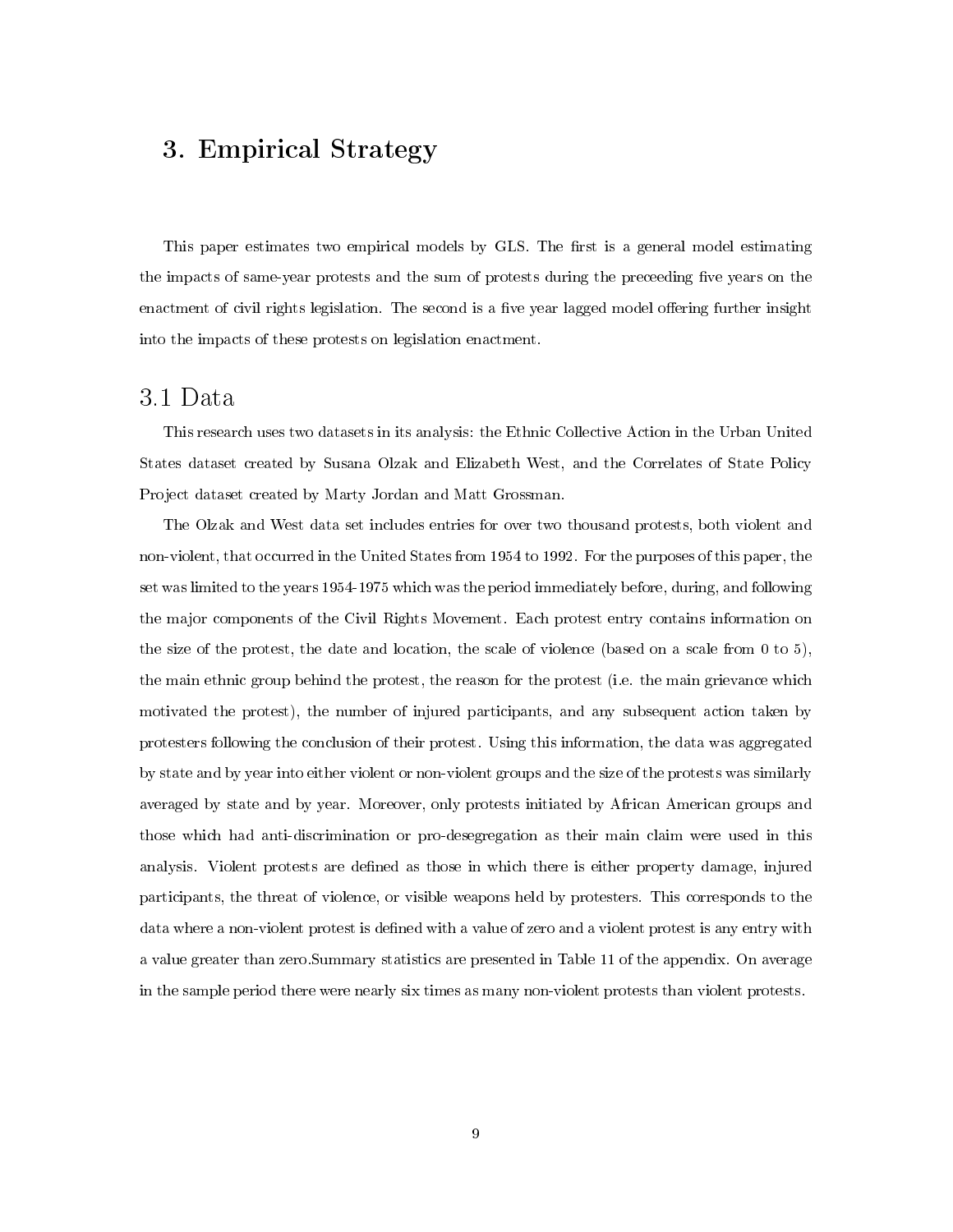

Figure 1: Number of Protests in the U.S. by Year

The Jordan and Grossman data set includes an extensive compilation of state-level legislation by state, by year, and by policy area from 1900-2016. This dataset offers the variables of interest for this research paper. Specifically, the dummy variables for legislation in three main policy areas: anti-discrimination laws in public accommodation post-1964, fair employment laws, and antidiscrimination laws in private housing. As with the protest data set, this policy data was limited to the specific time period of 1954-1975.

#### 3.2 Methodology

This paper employs a panel analysis of both violent and non-violent protests on the incidence of civil rights policy concessions by year and by state. Two empirical models were estimated. The first, a general of the effects of political protests was estimated by GLS as follows: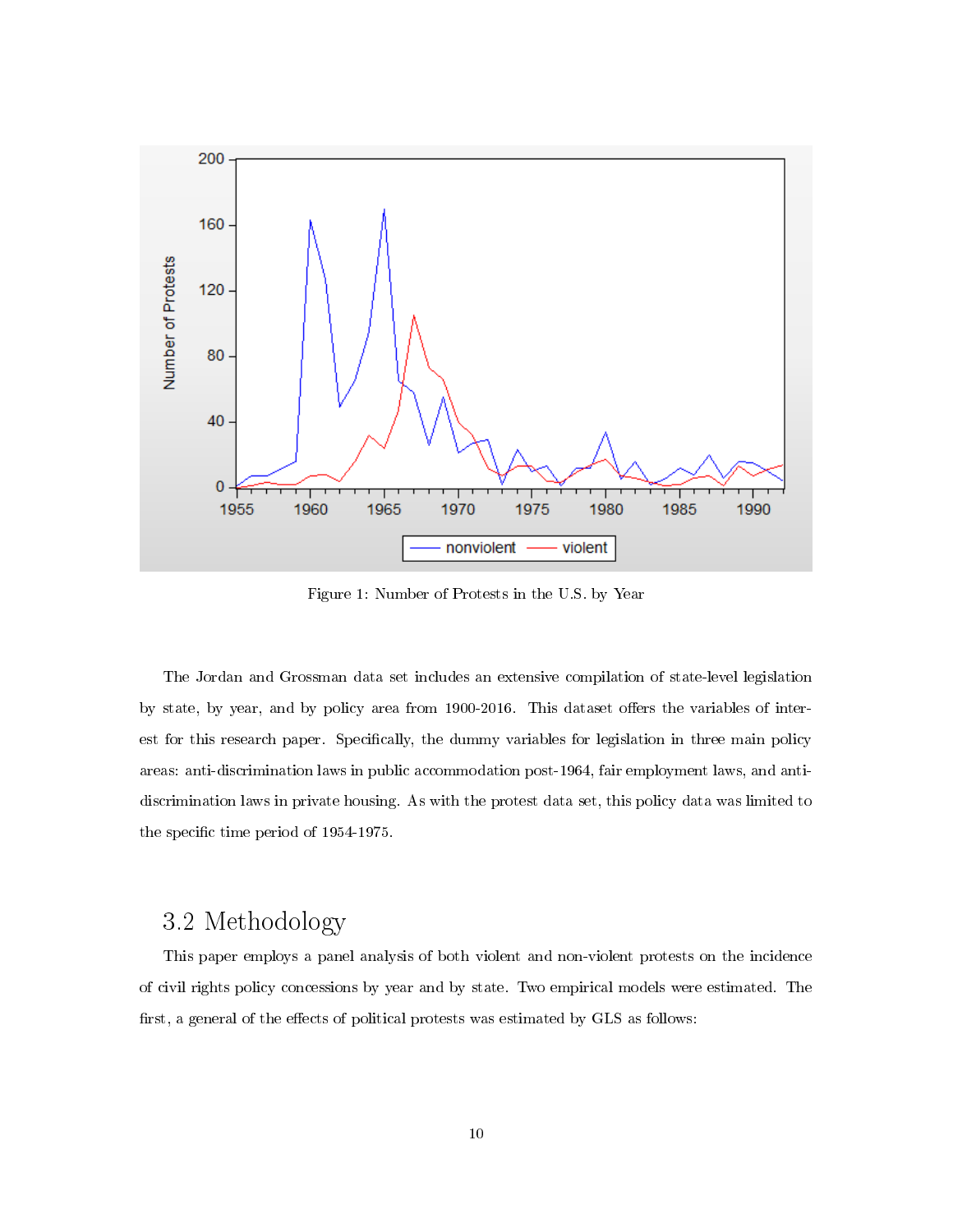$$
Y_{s,t} = \beta_0 + \beta_1 V_{s,t} + \beta_2 SV_s + \beta_3 NV_{s,t} + \beta_4 SSNV_s + \beta_5 S + \beta_6 T + \beta_7 X_{s,t} + \epsilon_{s,t}
$$

$$
\epsilon_{s,t} = \alpha + \rho_1 \epsilon_{s,t-1} + v_{s,t}
$$

Where  $Y_{s,t}$  is a policy dummy variable in state s and year t,  $V_{s,t}$  is a matrix of a the sum of violent protests per state s per year  $t$ ,  $S5V$  is a matrix of the sum of violent protests in state s over the five years prior to the enactment of the legislation. Similarly,  $NV_{s,t}$  is a matrix of a the sum of violent protests per state s per year t,  $SSNV$  is a matrix of the sum of violent protests in state s over the five years prior to the enactment of the legislation.  $X_{s,t}$  is a matrix of other explanatory variables including per capita income, population, protest size, protest duration, and a time trend, and S and T are state and year fixed effects. Our coefficients of interest in this analysis are  $\beta_1$   $\beta_2$ ,  $\beta_3$  and  $\beta_4$ . The AR(1) process for the error term was used to correct for autocorrelation in the error term arising from the nature of the data used in this analysis.

This second lagged model was also estimated using Generalized Least Squares:

$$
Y_{s,t} = \beta_0 + \beta_1 V_{s,t-n} + \beta_2 NV_{s,t-n} + \beta_3 S + \beta_4 T + \beta_5 X_{s,t-n} + \epsilon_{s,t-n}
$$

$$
\epsilon_{s,t} = \alpha + \rho_1 \epsilon_{s,t-1} + v_{s,t}
$$

Where  $n = 0, 1, 2, 3, 4, 5$  and is a five-year lag. Following the first model,  $Y_{s,t}$  is a policy dummy variable in state s and year t,  $V_{s,t-n}$  is a matrix of a five year lagged variable of the sum of violent protests per state s per year  $t - n$ ,  $NV_{s,t-n}$  is a matrix of a five year lagged variable of the sum of non-violent protests per state s per year  $t - n$ , and  $X_{s,t}$  is a matrix of other explanatory variables including per capita income, population, protest size, protest duration, state and year fixed effects, and a time trend, and  $S$  and  $T$  are state and year fixed effects. Our coefficients of interest in this analysis are  $\beta_1$  and  $\beta_2$ . The AR(1) process for the error term was used to correct for autocorrelation in the error term arising from the nature of the data used in this analysis.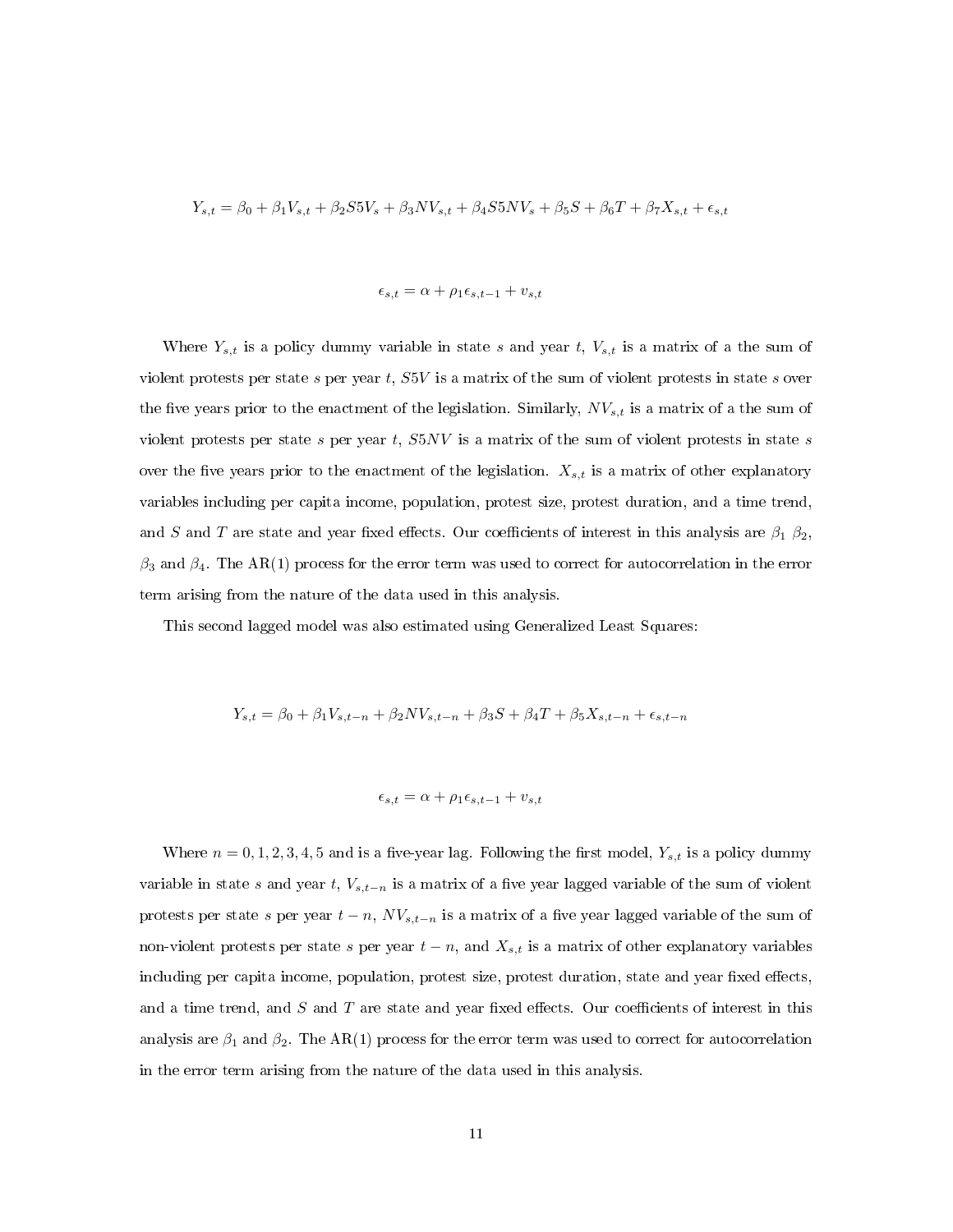## 4. Results

The results for the lagged analysis indicate that violent and non-violent political protests had significant impacts on the passing of state-level civil rights legislation. However, the results differ significantly by policy area. The most important results of this analysis pertain to fair private housing legislation. The first, more general model, is used in order to understand the imapcts of violent and non-violent protests on policy concessions within a larger scope. The sum of the preceeding five years is meant to give a clear picture of the political momentum that such movements may have and the impact that that momemntum can have on legislation. The second lagged model is used to offer a more clear picture of the impacts that protests over individual years have on policy concessions due to the fact that policies take long periods of time to go through the legislative systems individual states.

The results from the general empirical model for fair private housing legislation presented in Table 1 of the appendix demonstrate that violent protests the year of enactment had a large, negative and statistically signicant impact on the enactment of such legislation. Similarly, the sum of violent protests over the five years before enactment had a notable, negative statistically significant impact. Conversely, the sum of non-violent protests over the five years preceeding the law had no statistically significant impact on the enactment of these laws.

Tables 2 and 3 summarize the results for fair employment laws before 1964 and after 1964, respectively. The only noteworthy result from this analysis is that protests did not have any impact on the enactment of pre and post-1964 fair employment legislation. The coffeicient of the sum of non-violent protests in the preceeding five years is found to be statistically significant for both, however, it is small enough to be considered negligible in both cases.

Tables 4 and 5 summarize the results for public accommodations laws before 1964 and after 1964, respectively. In this case, the sum of violent protests had a negative and statistically signicant impact on the enactment of pre-1964 legislation while non-violent protests had so significant impact. In the case of post-1964 legislation, violent protests had no significant impact. Conversely, nonviolent protests during the year of enactment are found to have a small, positive, and statistically significant impact. The sum of non-violent protests in the five years preceeding the legislation had a positive and statistically significant impact, but the coefficient is small enough to be considered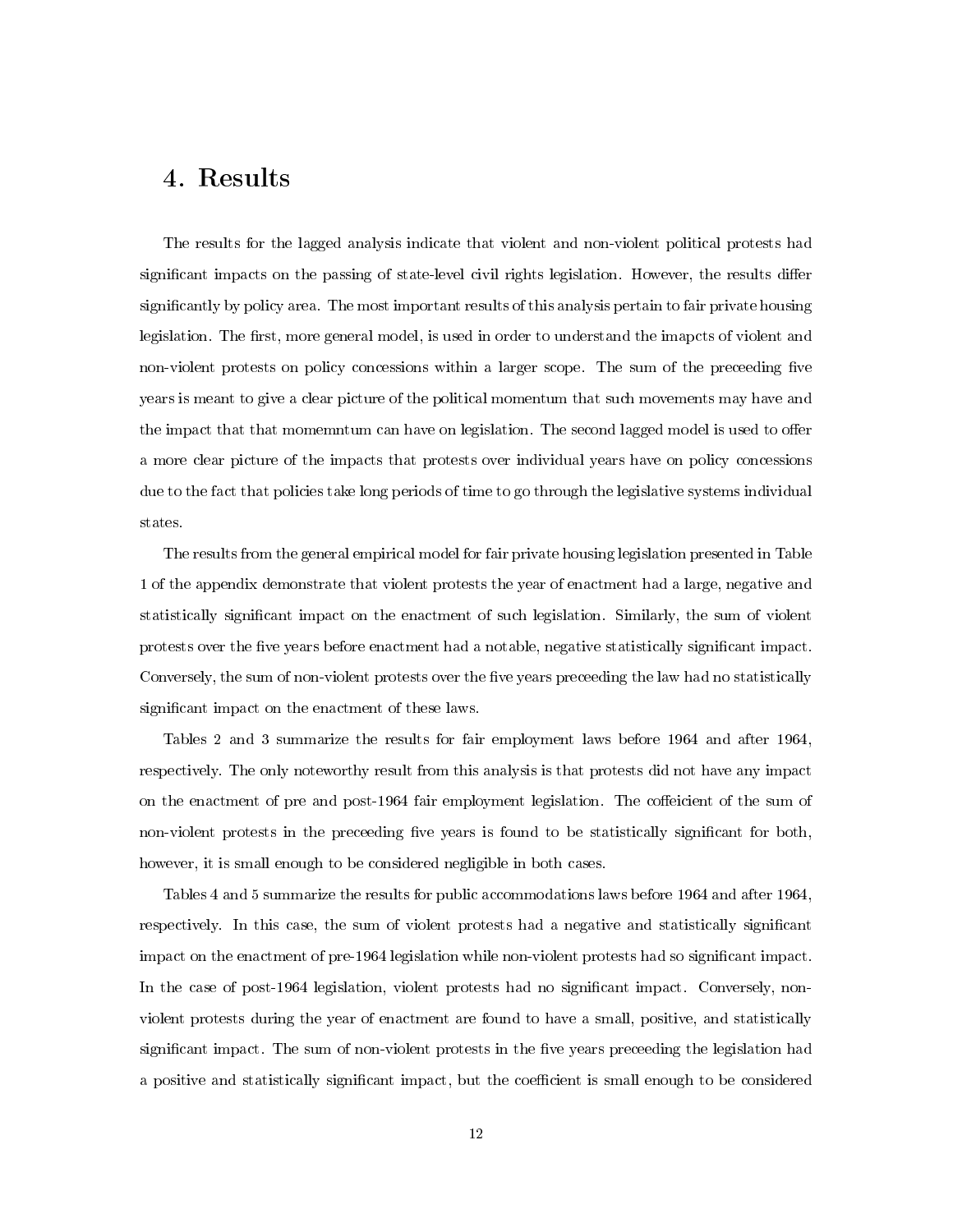negligible.

Results from the lagged model offer greater insight on the impacts of political protests. As demonstrated in Table 6 of the appendix, non-violent protests one year prior and three years prior to the enactment of fair private housing legislation had positive and statistically effects on the enactment of such legislation. Conversely, violent protests on the year of enactment, two years prior, and three years prior had large, negative and statistically significant effects on the enactment of this type of legislation.

Tables 7 and 8 demonstrate the results for fair employment laws before 1964 and after 1964, respectively. For laws before 1964, neither violent nor non-violent political protests are found to have any statistically significant impact. Similar results are presented for post-1964 fair employment laws where neither violent nor non-violent political protests are found to have any statistically significant impact on the enactment of this legislation.

Tables 9 and 10 of the appendix demonstrate the results for pre and post-1964 public accommodations laws, respectively. Violent protests one year and two years preceeding the enactment of this type of legislation are found to have negative and statistically signicant impacts while non-violent protests are found to have no statistically significant impact. For post-1964 public accommodations laws, neither violent nor non-violent protests are found to have any statistically significant impact.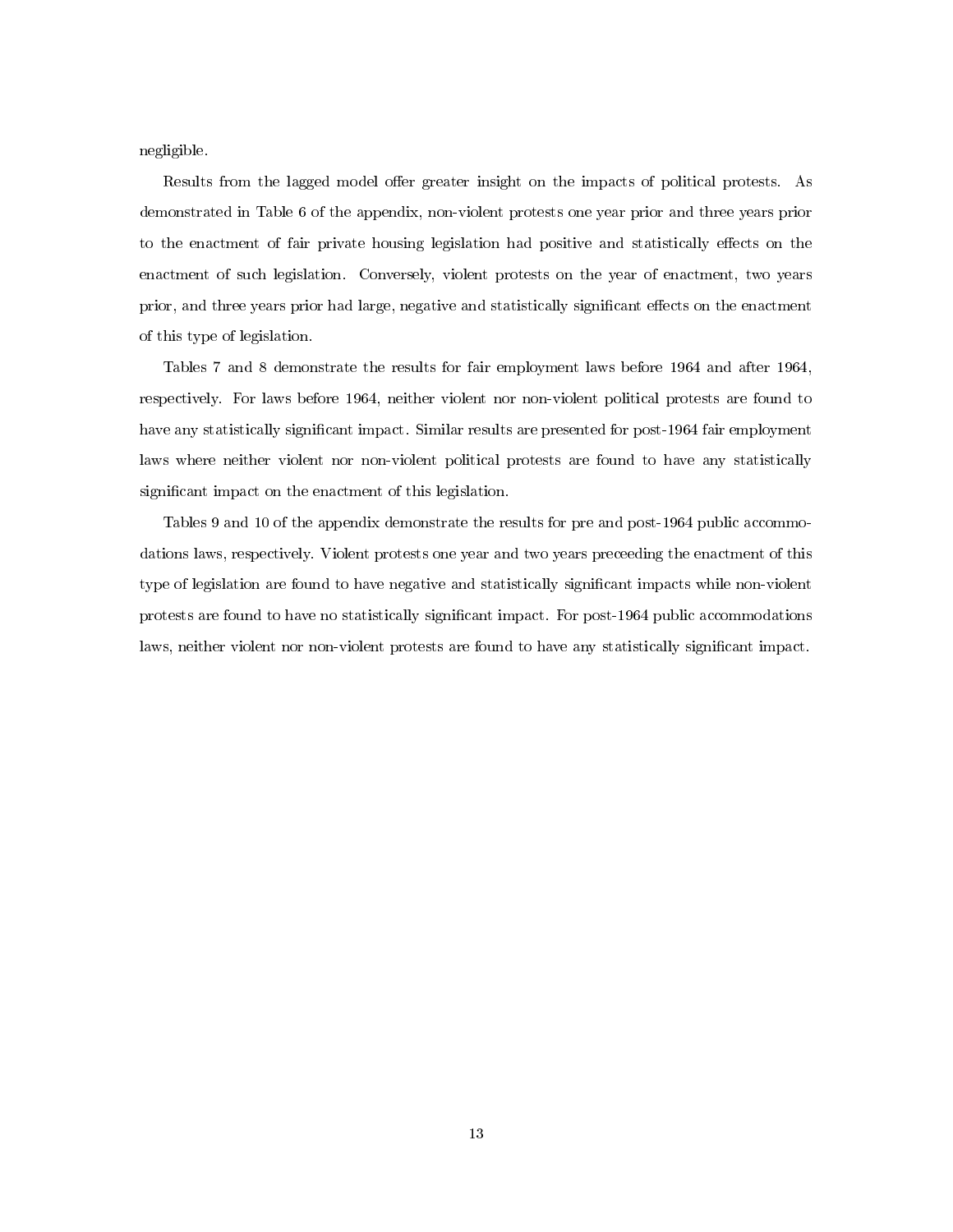### 5. Discussion and Conclusion

The results of this analysis reinforce previous findings from the relevant literature: that nonviolent political protest in the Civil Rights Movement was not just an alternative to violent protest, it was a more effective means through which to attain change in the law and government policy. Particularly, it was non-violent protests, such as those led by Martin Luther King Jr, which positively impacted some of the important legislative outcomes that occurred as a result of the Civil Rights movement. From these results, we find that non-violent protests which occurred in a given state in the year of civil rights enactment, increased the chances of such legislation existing by between 1.1 and 2.5 percent. Conversely, while the coefficient estimates for violent protests were found to be largely insignicant, it is important to note that nearly all of them are negative, including those that are found to be significant; we find that violent protests decrease the chances of a civil rights policy concession by between 4.7 and 12.2 percent.

These findings are significant because they illustrate the comparative effects of violent and nonviolent protests on policy concessions. Collins and Margo already found that violent political protests had detrimental short and long-term effects on African-Americans' housing markets and job markets. Rob Gillezeau and Jamein Cunningham found that violent protests resulted in increased killings of African-Americans by police. Part of the purpose of this research was to ask if violent protests were at least effective in helping a movement attain its goals despite these massive pitfalls. Evidently, the answer is no; violent protests, at best, have no signicant impact and, at worst, are detrimental to the movement's goals. However, this is not to say that non-violent protests are a silver bullet to discrimination. As is presented in this paper, the effectiveness of such protests depends on the policy area.

The disparity in findings between policy areas suggests that while non-violent protests (in the forms of boycotts, sit-ins, or marches) served as an effective tool to oppose discrimination in facets of life that are generally observable, they may not have been equally impactful in targeting other areas in which discrimination occurs behind closed doors. These protests had a larger impact on issues of public accommodation and housing perhaps because they are policy areas that are more visible to the public. For example, a white property owner who refuses to rent to African-American tenants would find it difficult to hide this discriminatory practice from the community-at-large. Similarly, a restaurant owner who refuses to serve African-Americans would have to do so explicitly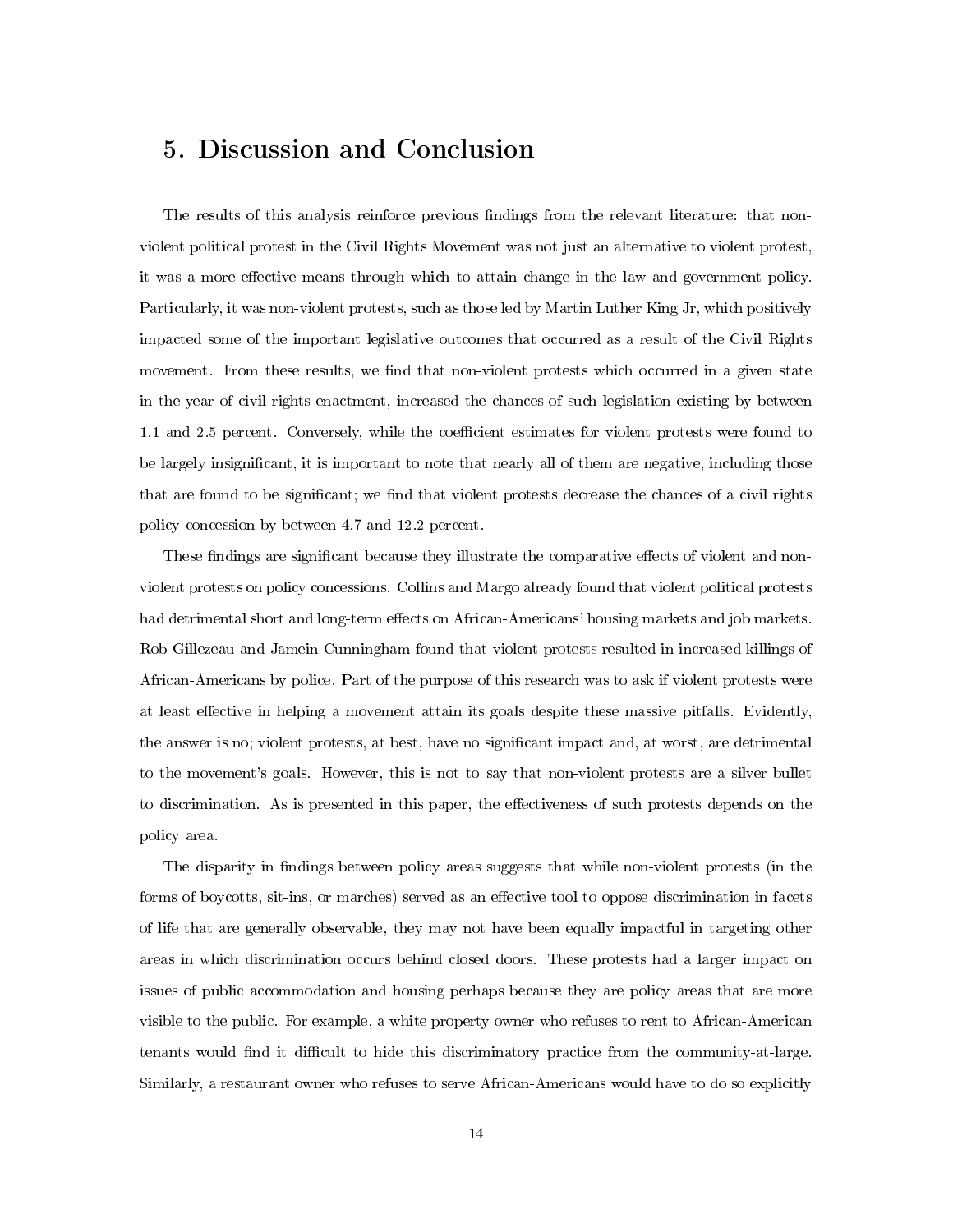without the ability to hide this practice from common knowledge. Consequently, large marches and public demonstrations may have effectively targeted and been motivated by such blatant instances of racism.

However, the same may not hold true for instances of racial discrimination in employment. Unlike property owners and restaurateurs who discriminate against customers, employers who discriminate against African-Americans in hiring practices do so outside of the public scope; they have the benefit of being able to hide discriminatory employment practices behind any number of excuses that may go largely unquestioned. As a result, communities affected by these practices may not be able to target their protests as effectively as they may have been when dealing with other sources of discrimination. Perhaps different forms of citizen engagement may benefit these areas of discrimination.

In conclusion, there are a few points which bear highlighting. First, it is important to realize that the benefits of a certain piece of legislation banning racial discrimination can be subtly undone with subsequent policy changes. For example, despite the enactment of fair voting legislation during the Civil Rights movement, discriminatory practices such as limiting the number polling stations, decreasing the number of days for early voting, or voter ID laws continue to disenfranchise African-Americans and racial minorities today (Graham, 2016; Hebert and Lang, 2016; Lartey, 2016). The analysis presented here does not mean to address the question of the current state of institutionalized racism in the United States which undoubtedly exists. Rather, this analysis simply seeks to understand the impacts that different protest tactics had on the enactment of Civil Rights legislation.

Second, the results of this paper are not to be taken as a wholesale endorsement of non-violent protests in any and all cases. The results found herein pertain to the specific context of the United States, particularly within the sociopolitical context of the mid-twentieth century. While they do offer an insight into similar movements that exist today (such as Black Lives Matter) and the ways in which they may concentrate their efforts more effectively through protests, the world has seen many instances of such movements that have failed in the face of oppression. This is meant to be a commentary primarily on the social reality in the United States, specifically, and in liberal democracies, generally.

Third, it is important to consider the context in which these results have been found. Perhaps, in a political system that is predicated on ideas of 'order and rule of law', non-violent protests, by definition, will be more effective than violent protests simply because they will be legitimized by the state. Conversely, violent protests may be systematically at a disadvantage because by virtue of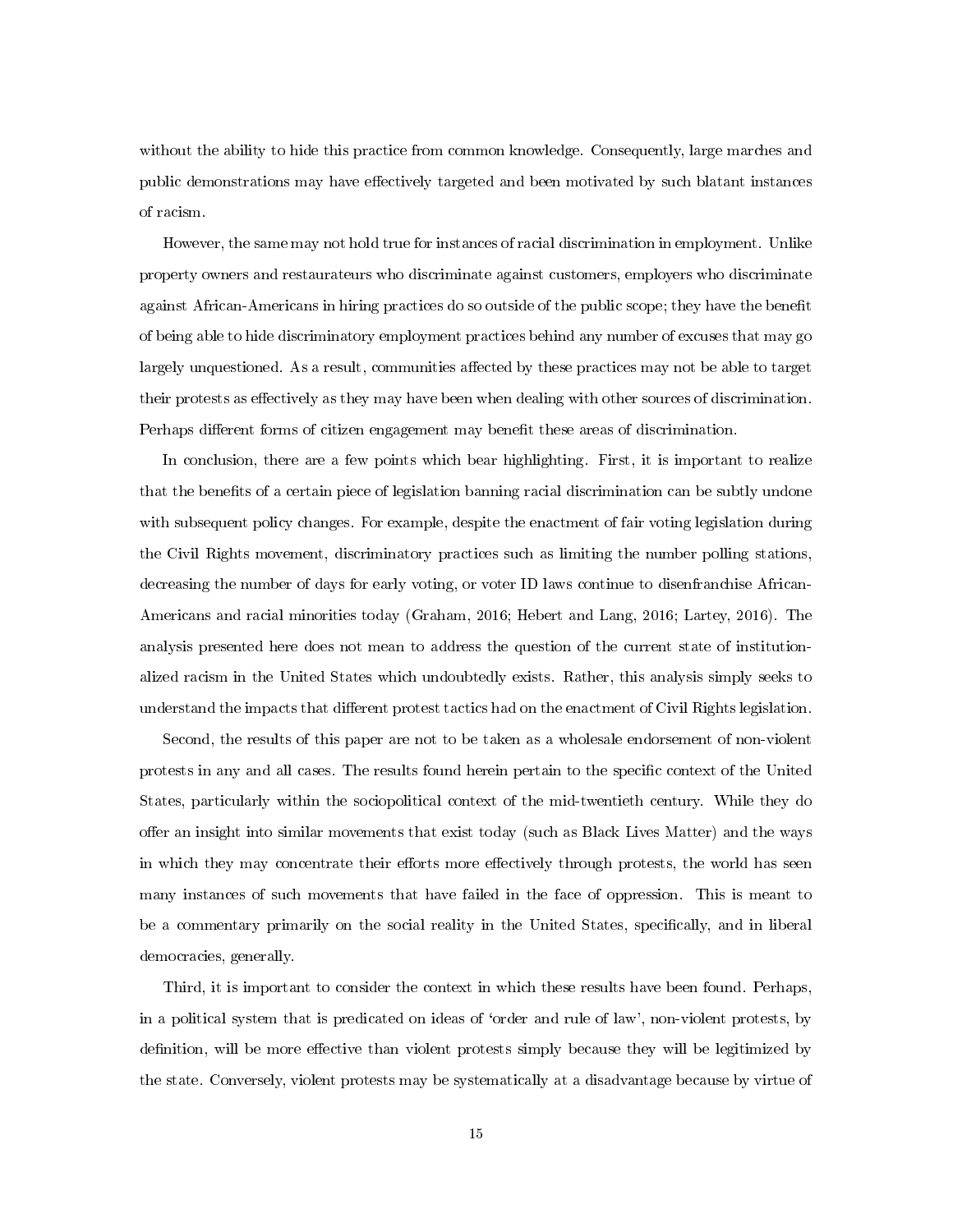being violent, these events constitute an existential threat to the state in its role as the legitimate holder of the monopoly of violence. This begs the larger question, which has been the focal point of postcolonial literature , of whether it is actually possible to transform an oppressive state from within or if it is necessary to dismantle it. Advocates of the latter do not have to look far, particularly in the United States where racist violence and the systemic oppression of people of colour, particularly African-Americans, continues despite the legal and policy victories of the Civil Rights movement. While the data provided here may serve some function in explaining our current sociopolitical reality, it is necessary to consider whether such a reality is truly one in which non-violent protest serves a transformative function or, rather if it serves to reinforce inherently oppressive discourses and institutions.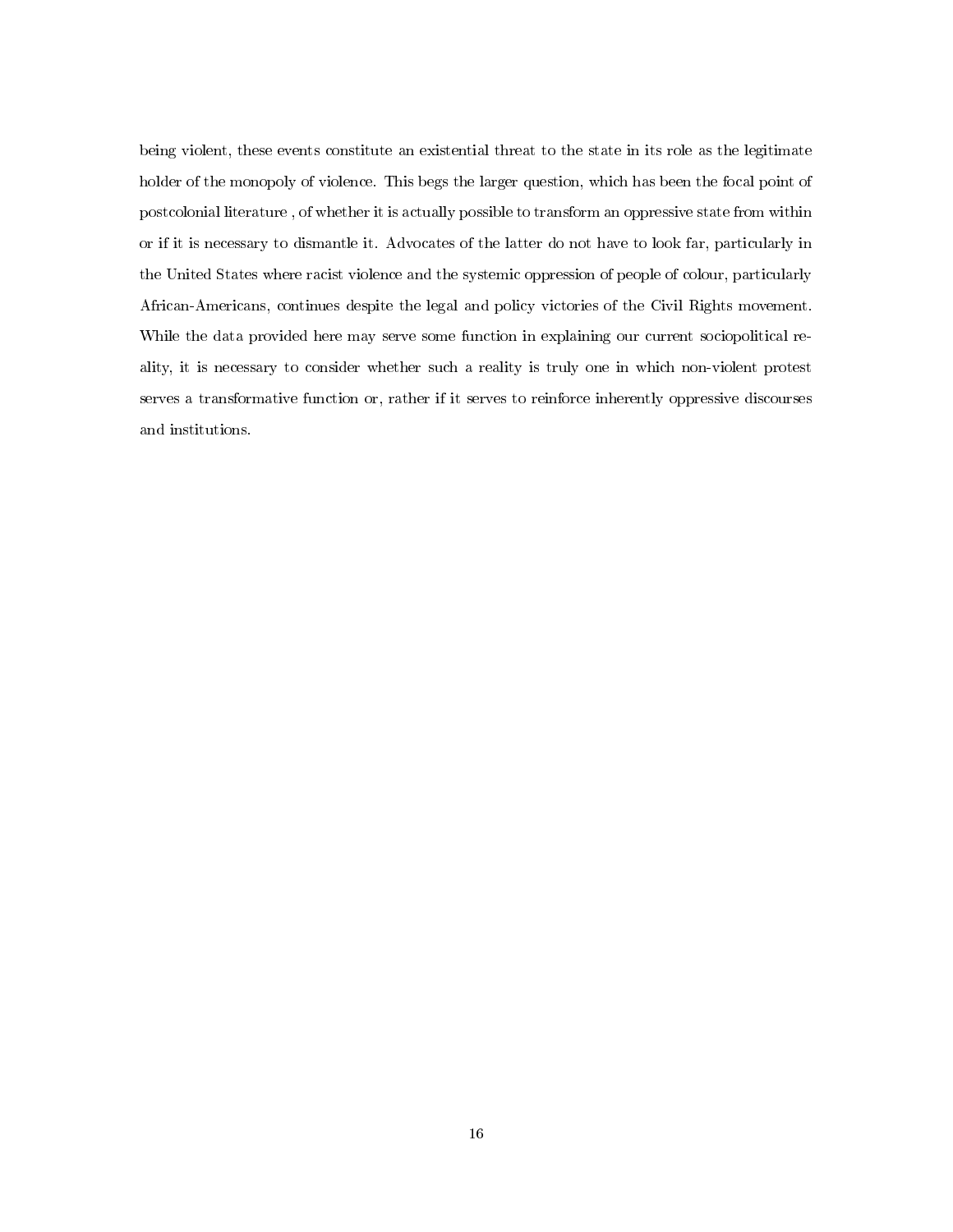### References

A.P. (1984, August 17). Jaycees Vote to Admit Women to Membership. The New York Times.

Armstrong, A. and Crage, S. (2006). "Movements and Memory: The Making of the Stonewall Myth". American Sociological Review, Vol. 71, 724-752.

Barber, W. (2016, September 23). Why We Are Protesting In Charlotte. The New York Times.

Capecchi, C. (2015, December 23). `Black Lives Matter' Protesters Gather; Mall Is Shut in Response. The New York Times.

Chenoweth, E. and Stephan, M. (2011). Why Civil Resistance Works. New York, New York: Columbia University Press.

Collins, R. and Margo, W.  $(2004)$ . "The Labor Market Effects of the 1960s Riots". Brookings-Wharton Papers on Urban Affairs, 1-46.

Collins, R. and Margo, W. (2007). The Economic Aftermath of the 1960s Riots in American Cities: Evidence from Property Values". The Journal of Economic History, Vol. 67:4, 849-883.

Cone, J. (2001). "Martin and Malcolm on Nonviolence and Violence". Phylon, Vol. 49:3, 173-183.

Dubois, E. (1978). Feminism and Suffrage. Ithaca, New York: Cornell University Press.

Franklin, James C. 2009. "Contentious Challenges and Government Responses in Latin America". Political Research Quarterly, Vol. 62:4, 700-714.

Foran, C. (2015, December 31). A Year of Black Lives Matter. The Atlantic.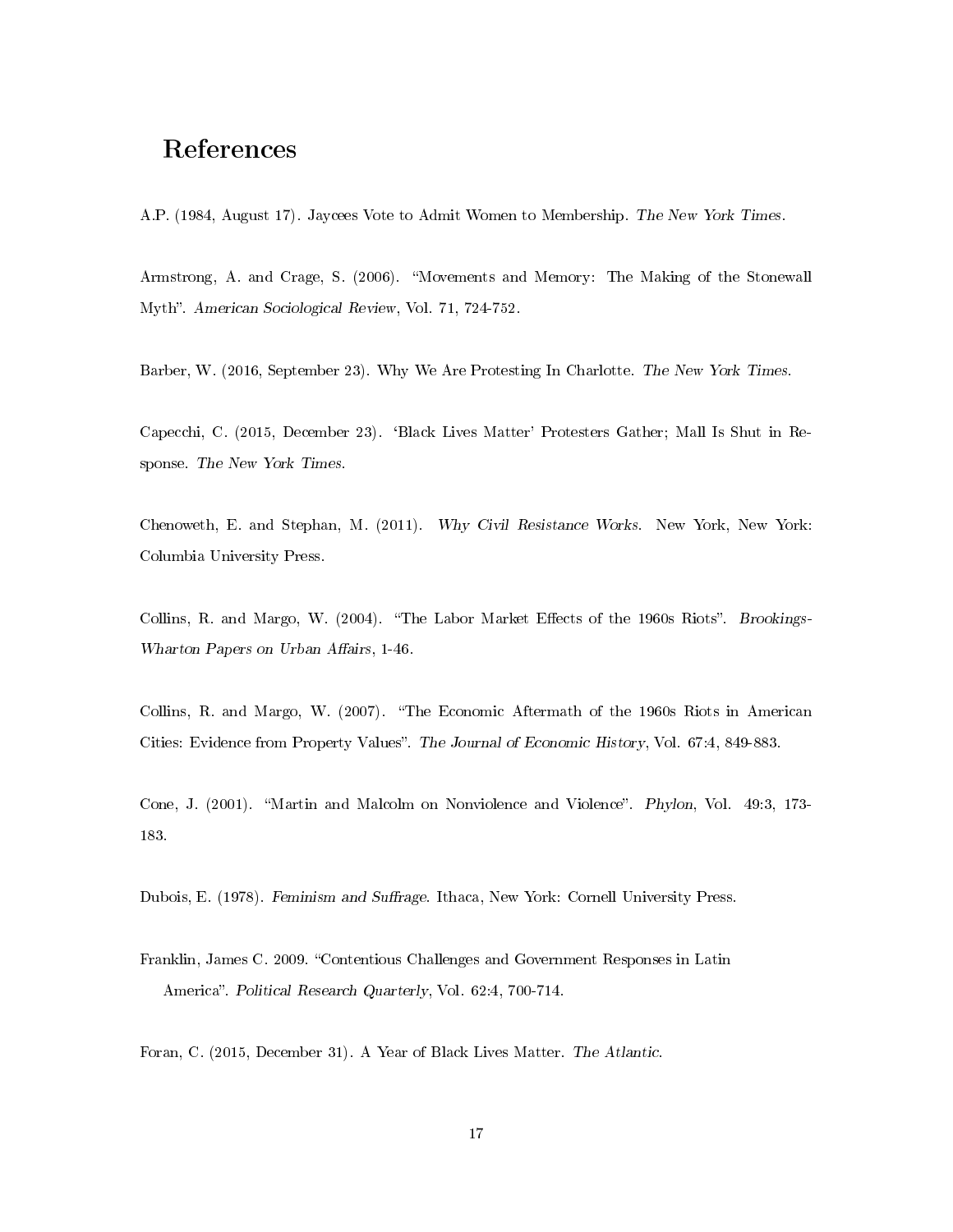Gillezeau, R. and Cunningham, J. (2017)."Don't Shoot! The Impact of Historical African American Protests on Police Killings of Civilians".

Graham, D. (2016, July 29). North Carolina's Deliberate Disenfranchisement of Black Voters. The Atlantic.

Gurr, T. (2000). "Nonviolence in Ethnopolitics: Strategies for the Attainment of Group Rights and Autonomy". American Political Science Association, Vol. 33:2, 155-160.

Hebert, J. and Lang, D. (2016, August 3). Courts are finally pointing out the racism behind voter ID laws. The Washington Post.

Huet-Vaughn, E. (2013). "Quiet Riot: The Causal Effect of Protest Violence". UC Berkley, working paper.

Jordan, M. and Grossmann, M. (2016). The Correlates of State Policy Project v.1.8. East Lansing, MI: Institute for Public Policy and Social Research (IPPSR).

Lartey, J. (2016, February 2). North Carolina 'intentionally passed' discriminatory voter ID law, lawyer says. The Guardian.

Lee, J. et al. (2016, July 16). At Least 88 Cities Have Had Protests in the Past 13 Days Over Police Killings of Blacks. The New York Times.

Lerman, L. and Sanderson, A. (1978). "Comment, Discrimination in Access to Public Places: A Survey of State and Federal Public Accommodations Laws". Columbus School of Law Scholarship, The Catholic University of America.

McAdam, D. and Su, Y. (2002). "The War at Home: Antiwar Protests and Congressional Voting, 1965 to 1973. American Sociological Review, Vol. 67:5, 696-721.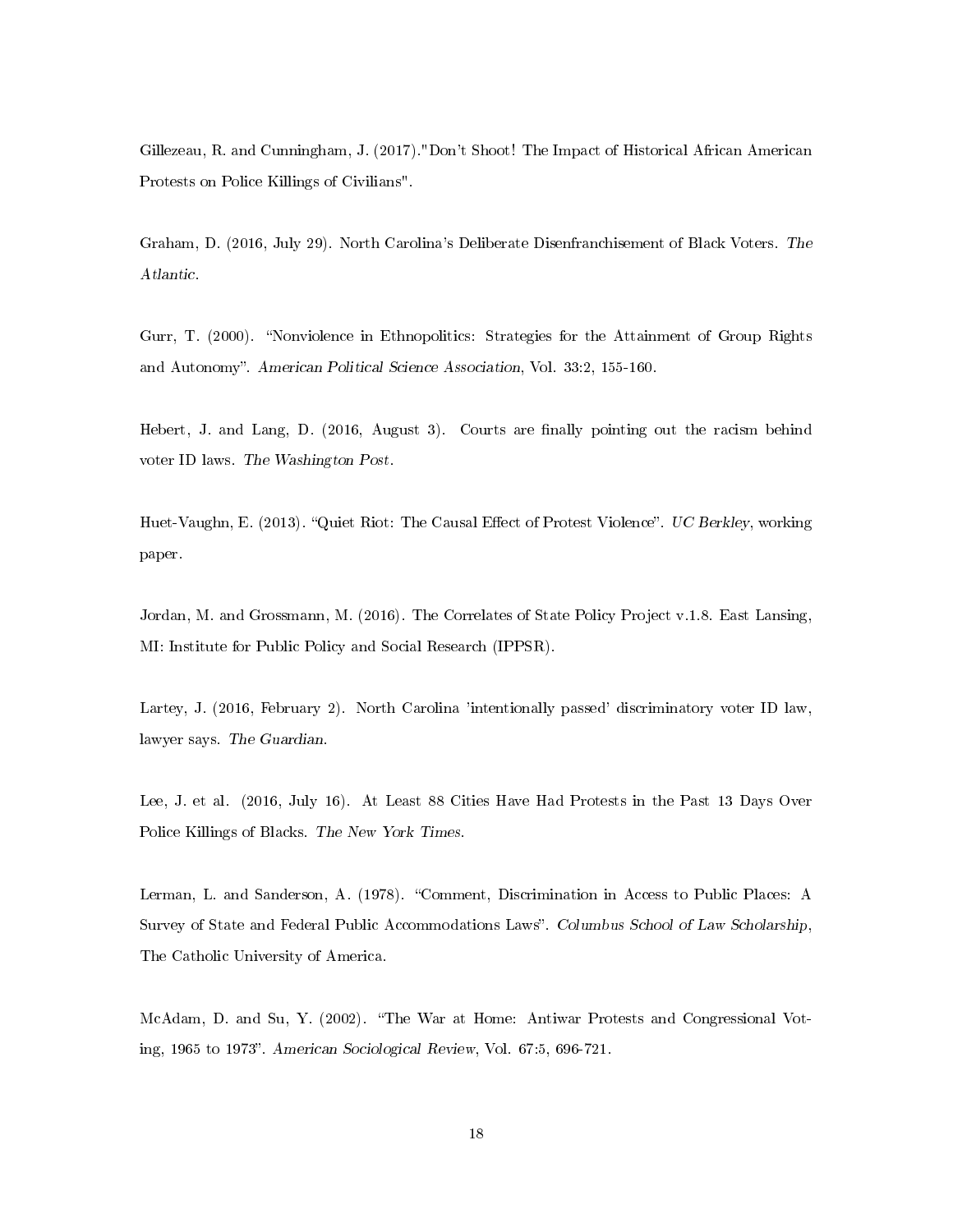McCammon, H. et al. (2001). "How Movements Win: Gendered Opportunity Structures and U.S. Women's Suffrafe Movements, 1866 to 1919". American Sociological Review, Vol. 66:1, 49-70.

Nelson, T. (2015). "A Movement on the Verge: The Spark of Stonewall". James Madison University Scholarly Commons, 1-26.

Olzak, S. and West, E. (1995). Ethnic Collective Action in Contemporary Urban U.S. from 1954 to 1992. Stanford, CA: Department of Sociology, Stanford University

Parkins, W. (1997). "Taking Liberty's, breaking windows: Fashion, protest and the suffragette public". Journal of Media and Cultural Studies, Vol.11:3, 37-46.

Revesz, R. (2016, July 13). Black Lives Matter protesters block Minneapolis highway during rush hour following Philando Castile's death. The Independent.

Swaine, J. (2016, March 16). Black Lives Matter movement sees series of victories in midwest elections. The Guardian.

Wasow, O. (2016). "Do Protests Matter? Evidence from the 1960s Black Insurgency". Stanford University Press, 1-61.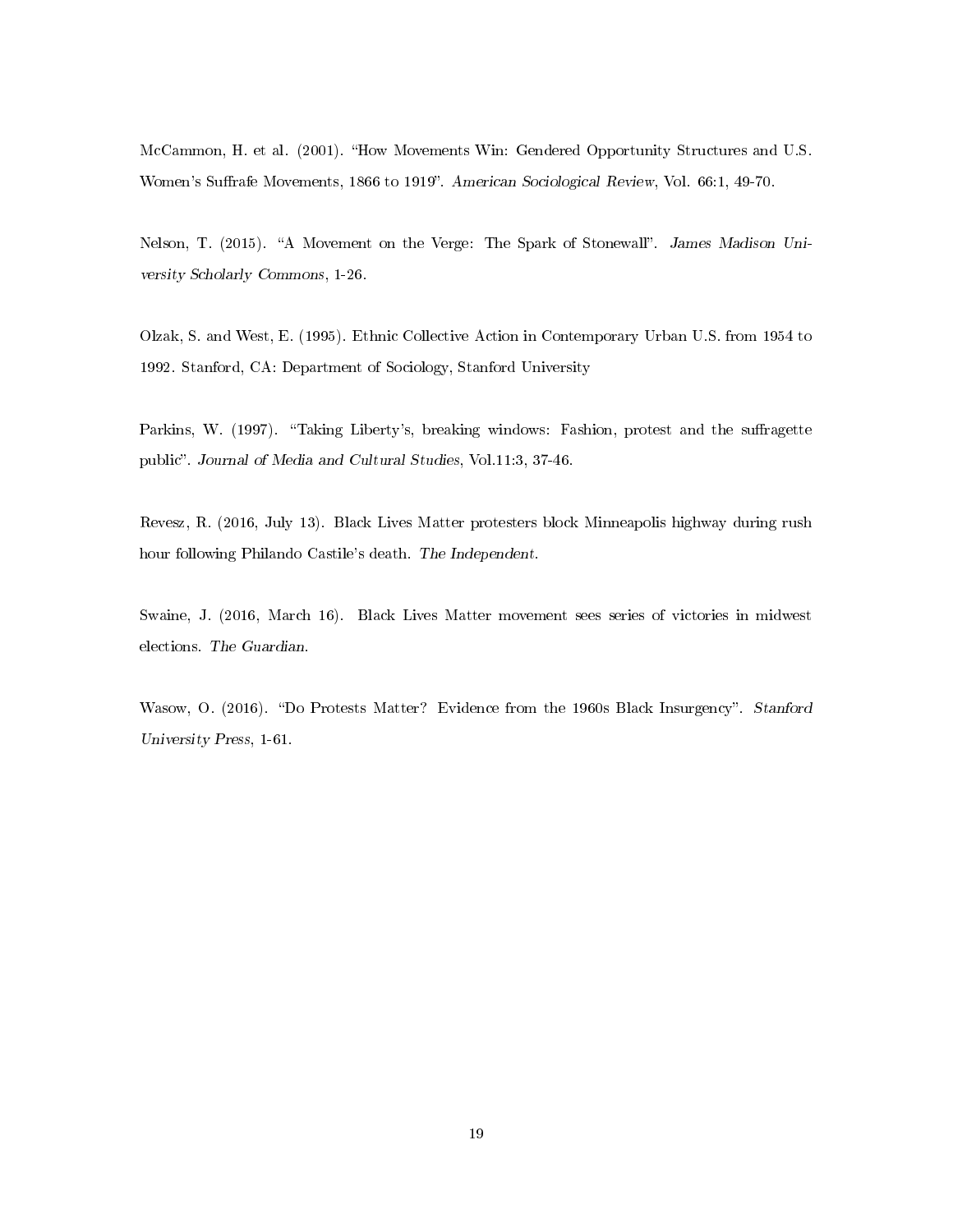# Appendix

|                      | <b>Violent</b> | Non-Violent              |
|----------------------|----------------|--------------------------|
| Base Year            | $-0.1082***$   | 0.0039                   |
|                      | (0.0297)       | (0.0076)                 |
|                      |                |                          |
| Sum Previous 5 Years | $-0.0582**$    | 0.0236                   |
|                      | (0.0236)       | (0.0050)                 |
|                      | $n = 334$      | $R-sq$ (Overall): 0.0869 |

Table 1: Regression Results for Fair Private Housing Laws

Coefficient estimates with standard errors in parenthesis. Statistical significance denoted as \* significant at ten percent, \*\* significant at five percent, \*\*\* significant at one percent. Data sources: Olzak, S. and West, E. (1995); Jordan, M. and Grossman, M. (2016).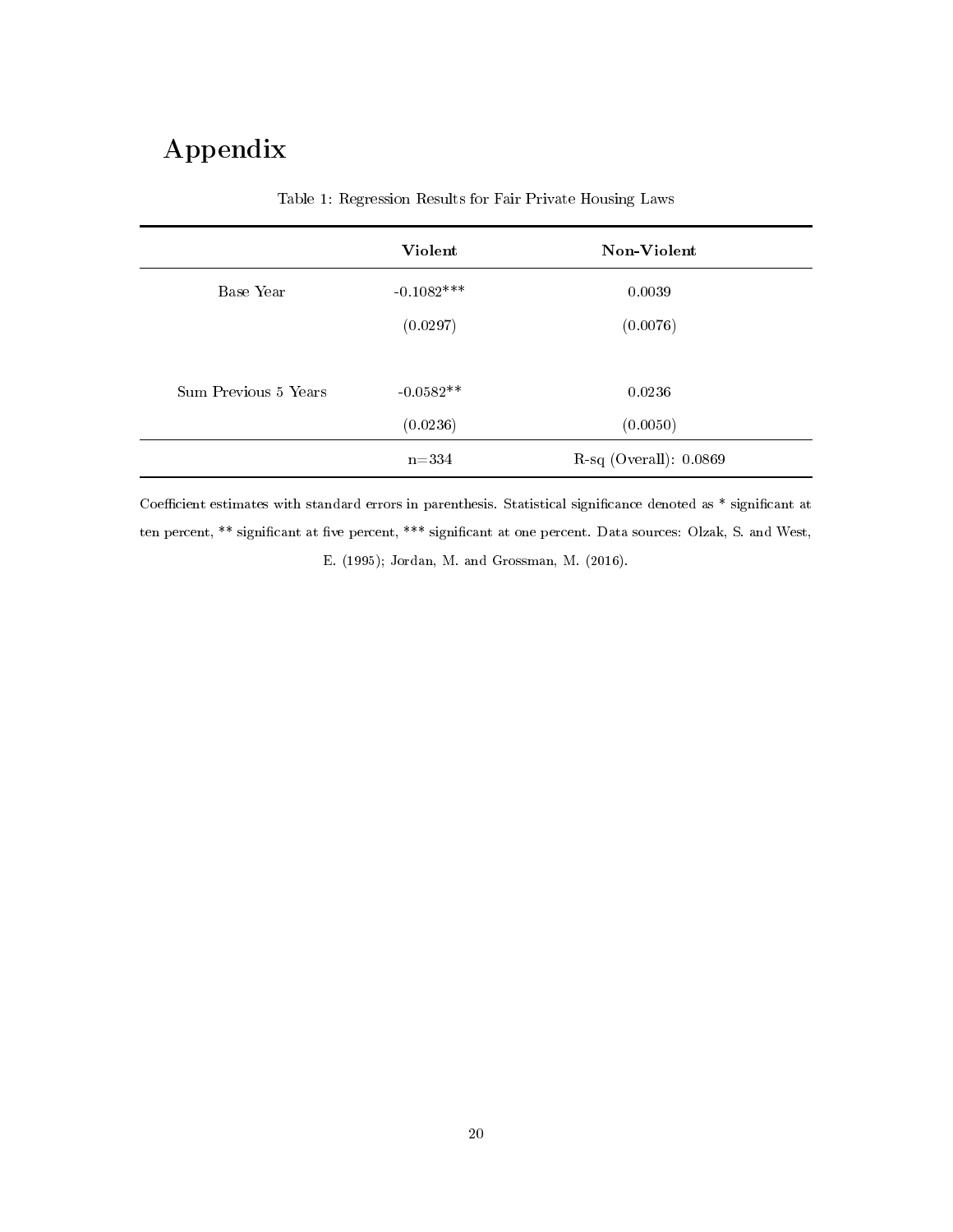|                      | <b>Violent</b> | Non-Violent                |
|----------------------|----------------|----------------------------|
| Base Year            | 0.0007         | $-0.0025$                  |
|                      | (0.0147)       | (0.0037)                   |
|                      |                |                            |
| Sum Previous 5 Years | $-0.0081$      | $-0.0045*$                 |
|                      | (0.0116)       | (0.0025)                   |
|                      | $n = 334$      | $R-sq$ (Overall): $0.0920$ |

Table 2: Regression Results for Fair Employment Laws Pre-1964

|                      | <b>Violent</b> | Non-Violent              |
|----------------------|----------------|--------------------------|
| Base Year            | 0.0015         | 0.0037                   |
|                      | (0.0154)       | (0.0039)                 |
|                      |                |                          |
| Sum Previous 5 Years | 0.0099         | $0.0046*$                |
|                      | (0.0123)       | (0.0026)                 |
|                      | $n = 334$      | $R-sq$ (Overall): 0.2639 |

Table 3: Regression Results for Fair Employment Laws Post-1964

Coefficient estimates with standard errors in parenthesis. Statistical significance denoted as \* significant at ten percent, \*\* significant at five percent, \*\*\* significant at one percent. Data sources: Olzak, S. and West, E (1995); Jordan, M. and Grossman, M. (2016).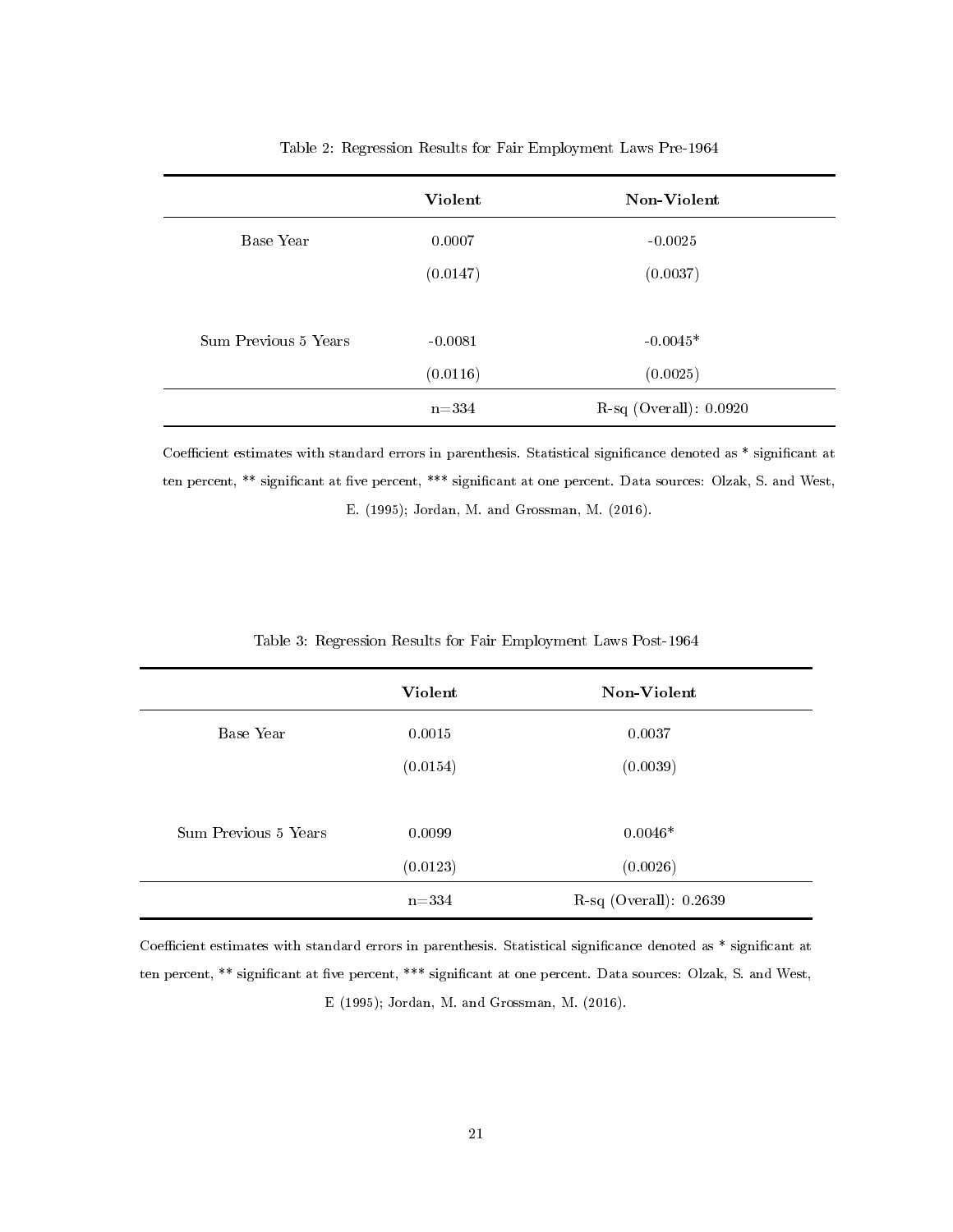|                      | <b>Violent</b> | Non-Violent                |
|----------------------|----------------|----------------------------|
| Base Year            | $-0.0256$      | $-0.0077*$                 |
|                      | (0.0222)       | (0.0057)                   |
|                      |                |                            |
| Sum Previous 5 Years | $-0.0312*$     | $-0.0041$                  |
|                      | (0.0171)       | (0.0036)                   |
|                      | $n = 334$      | $R-sq$ (Overall): $0.0252$ |

Table 4: Regression Results for Public Accommodations Laws Pre-1964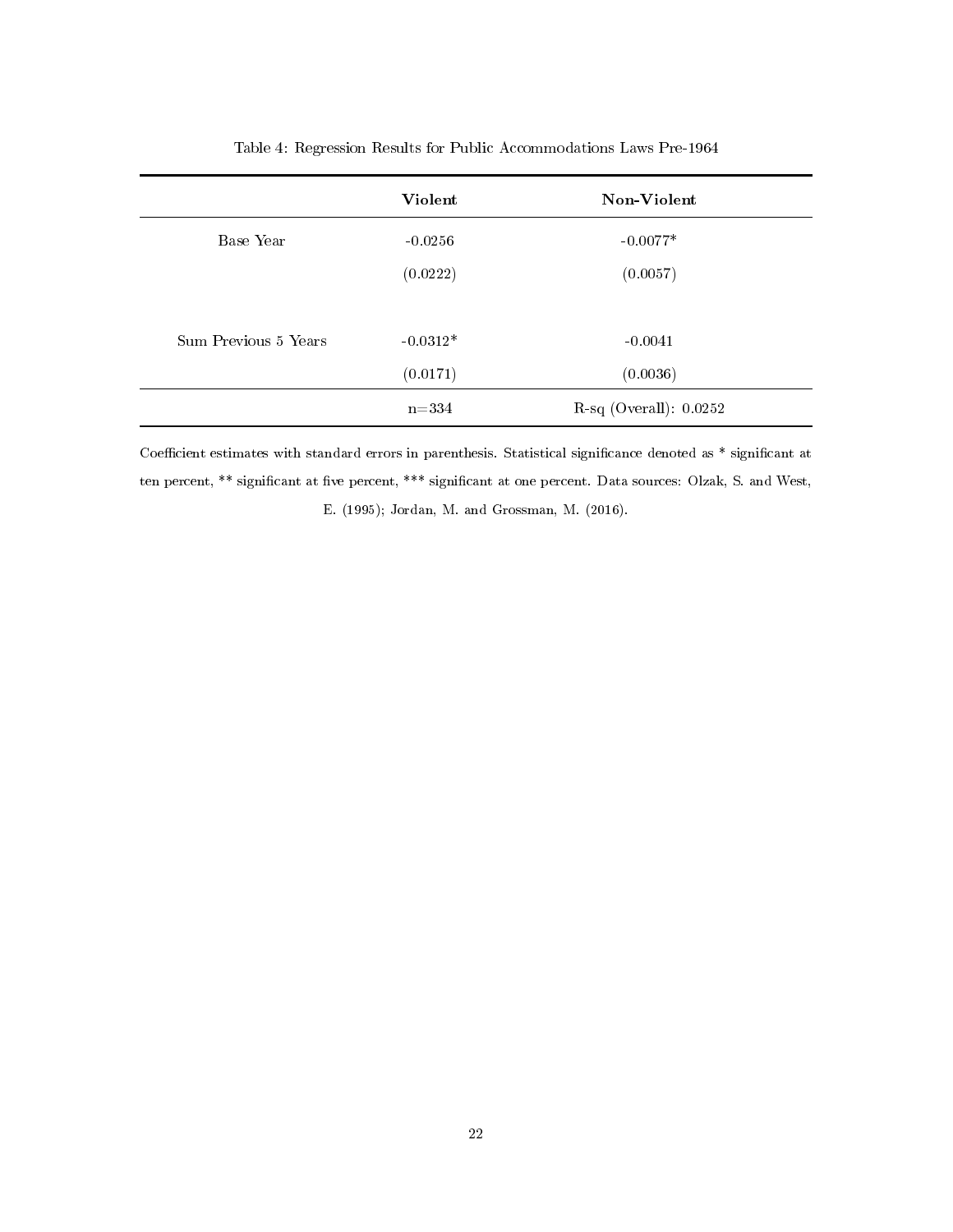|                      | <b>Violent</b> | Non-Violent                |
|----------------------|----------------|----------------------------|
| Base Year            | 0.0112         | 0.0081                     |
|                      | (0.0238)       | (0.0060)                   |
|                      |                |                            |
| Sum Previous 5 Years | 0.0258         | 0.0019                     |
|                      | (0.0257)       | (0.0042)                   |
|                      | $n = 334$      | $R-sq$ (Overall): $0.0774$ |

Table 5: Regression Results for Public Accommodations Laws Post-1964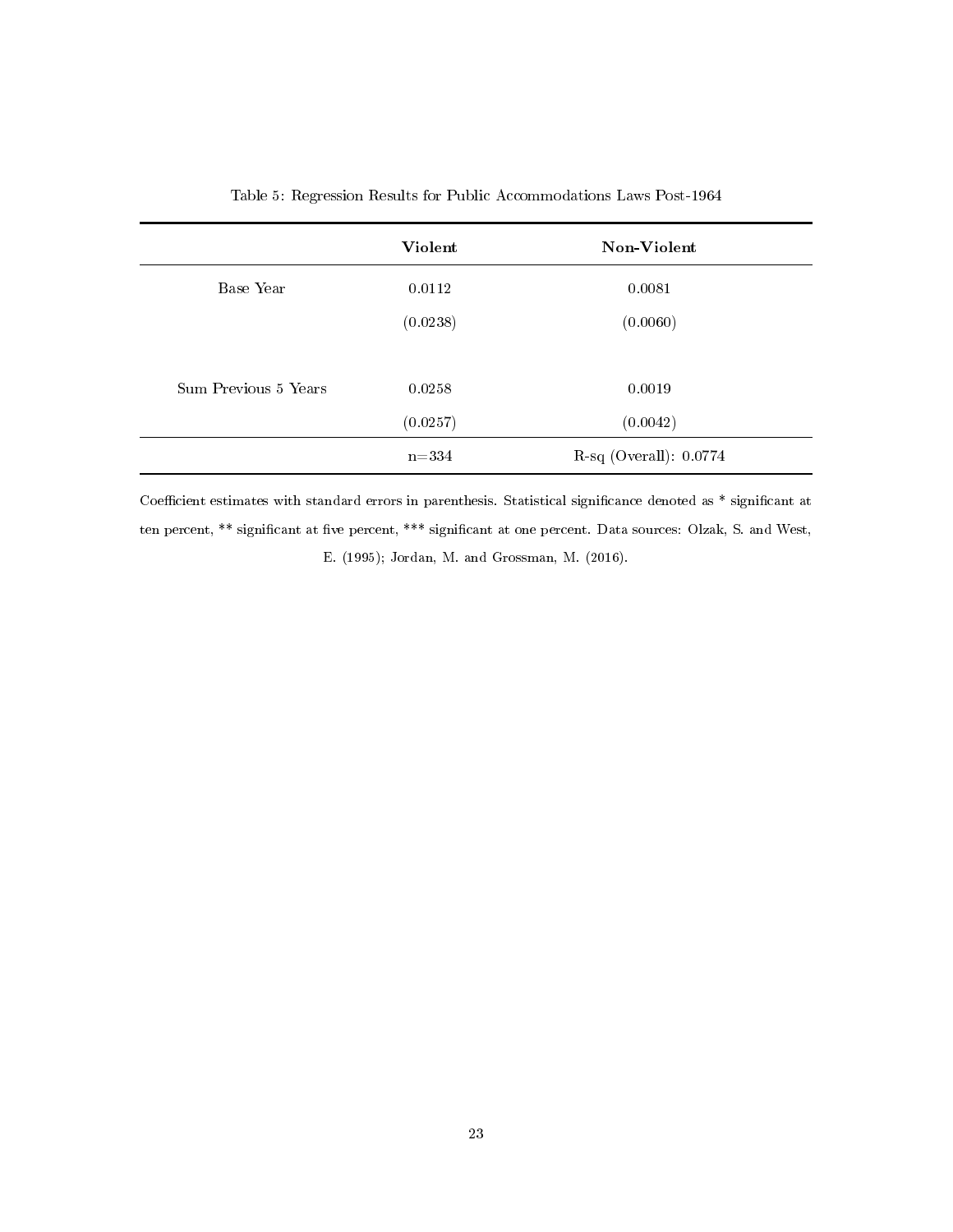|                    | Violent      | Non-Violent                 |
|--------------------|--------------|-----------------------------|
| Base Year          | $-0.1220***$ | 0.0108                      |
|                    | (0.0326)     | (0.0083)                    |
|                    |              |                             |
| $1$ Year $\rm Lag$ | $-0.0721*$   | $0.0148**$                  |
|                    | (0.0379)     | (0.0075)                    |
|                    |              |                             |
| $2$ Year Lag $\,$  | $-0.0897**$  | 0.0125                      |
|                    | (0.0391)     | (0.0079)                    |
|                    |              |                             |
| $3$ Year Lag $\,$  | $-0.0765**$  | $0.0246***$                 |
|                    | (0.0384)     | (0.0078)                    |
|                    |              |                             |
| 4 Year Lag         | $-0.0593$    | 0.0058                      |
|                    | (0.0372)     | (0.0074)                    |
|                    |              |                             |
| 5 Year Lag         | $-0.0338\,$  | $0.0013\,$                  |
|                    | (0.0311)     | (0.0067)                    |
|                    | $n=334$      | $R$ -sq (Overall): $0.0229$ |

Table 6: Regression Results for Fair Private Housing Laws

Coefficient estimates with standard errors in parenthesis. Statistical significance denoted as \* significant at ten percent, \*\* significant at five percent, \*\*\* significant at one percent. Data sources: Olzak, S. and West, E. (1995); Jordan, M. and Grossman, M. (2016).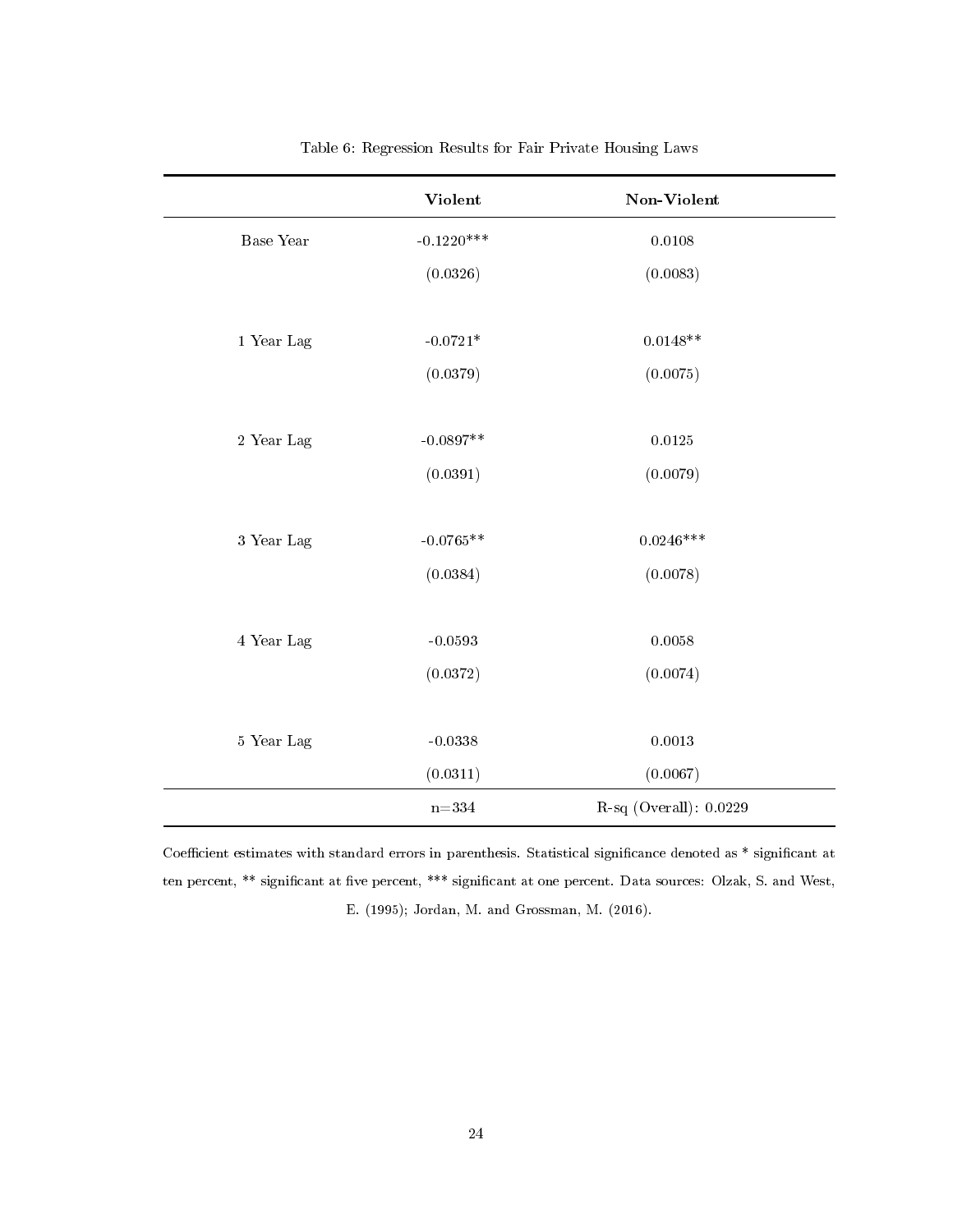|                   | Violent           | Non-Violent                |
|-------------------|-------------------|----------------------------|
| Base Year         | $-0.0012$         | $-0.0026$                  |
|                   | (0.0163)          | (0.0041)                   |
|                   |                   |                            |
| $1\,$ Year Lag    | $-0.0090$         | $-0.0039$                  |
|                   | (0.0188)          | (0.0037)                   |
|                   |                   |                            |
| $2$ Year Lag $\,$ | $\mbox{--}0.0222$ | $-0.0051$                  |
|                   | (0.0194)          | (0.0039)                   |
|                   |                   |                            |
| $3$ Year Lag $\,$ | $-0.0272$         | $-0.0023$                  |
|                   | (0.0190)          | (0.0039)                   |
|                   |                   |                            |
| $4$ Year Lag $\,$ | $\mbox{--}0.0177$ | $-0.0023$                  |
|                   | (0.0185)          | (0.0033)                   |
|                   |                   |                            |
| $5$ Year Lag $\,$ | $-0.0014$         | $-0.0055$                  |
|                   | (0.0155)          | (0.0034)                   |
|                   | $\sqrt{n}{=}334$  | $R$ -sq (Overall): $0.047$ |

Table 7: Regression Results for Fair Employment Laws Pre-1964

Coefficient estimates with standard errors in parenthesis. Statistical significance denoted as  $*$  significant at ten percent, \*\* significant at five percent, \*\*\* significant at one percent. Data sources: Olzak, S. and West, E. (1995); Jordan, M. and Grossman, M. (2016).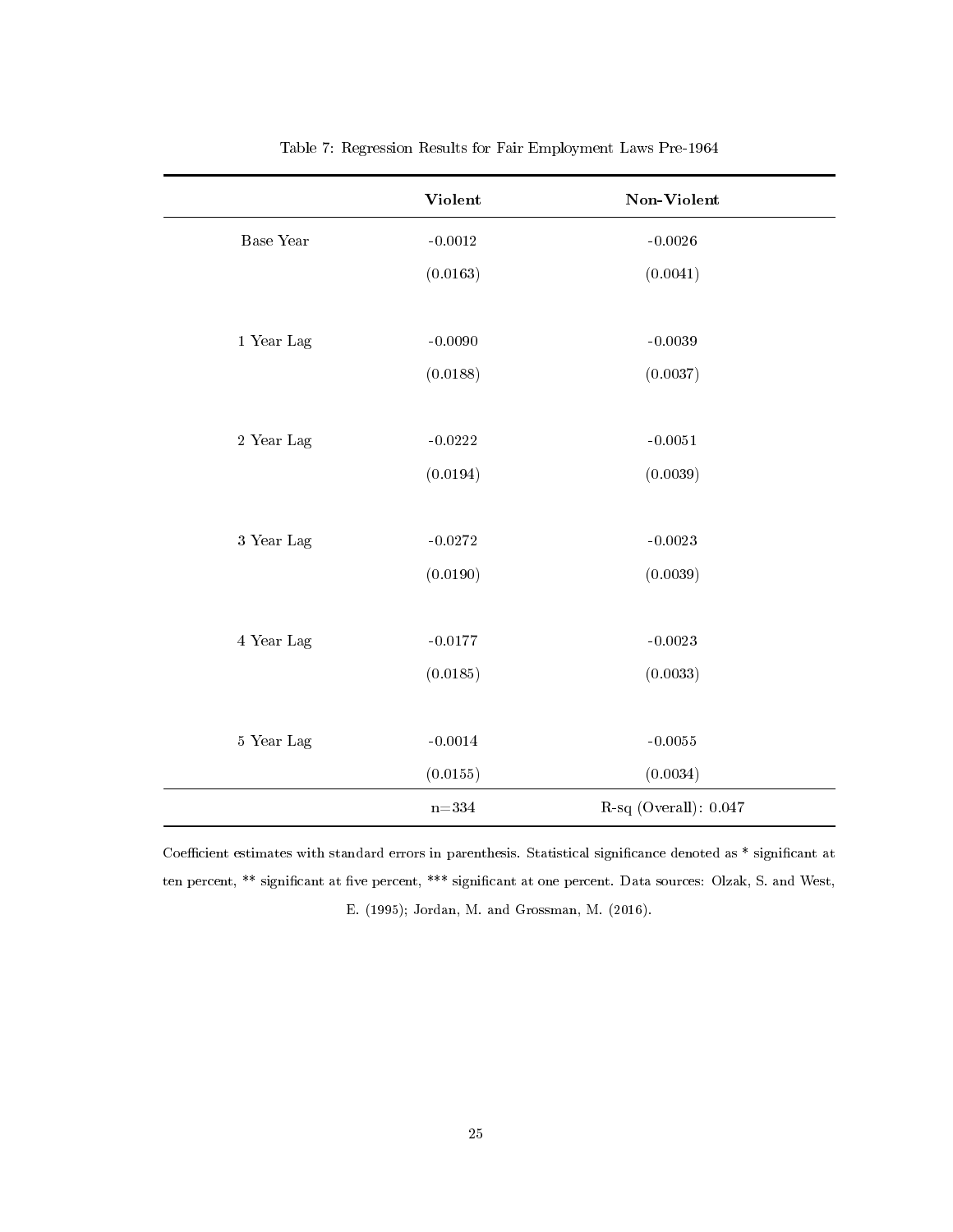|                    | <b>Violent</b>   | Non-Violent                |
|--------------------|------------------|----------------------------|
| Base Year          | 0.0009           | 0.0036                     |
|                    | (0.0176)         | (0.0043)                   |
|                    |                  |                            |
| $1$ Year $\rm Lag$ | $\rm 0.0091$     | 0.0042                     |
|                    | (0.0198)         | (0.0039)                   |
|                    |                  |                            |
| $2$ Year Lag $\,$  | $\rm 0.0333$     | 0.0051                     |
|                    | (0.0204)         | (0.0041)                   |
|                    |                  |                            |
| $3$ Year $\rm Lag$ | 0.0301           | 0.0017                     |
|                    | (0.0301)         | (0.0041)                   |
|                    |                  |                            |
| $4$ Year Lag $\,$  | $0.01\,90$       | 0.0031                     |
|                    | (0.0195)         | (0.0038)                   |
|                    |                  |                            |
| 5 Year Lag         | $\,0.0024\,$     | $0.0055\,$                 |
|                    | (0.0162)         | (0.0035)                   |
|                    | $\sqrt{n}{=}334$ | $R$ -sq (Overall): $0.047$ |

Table 8: Regression Results for Fair Employment Laws Post-1964

Coefficient estimates with standard errors in parenthesis. Statistical significance denoted as \* significant at ten percent, \*\* significant at five percent, \*\*\* significant at one percent. Data sources: Olzak, S. and West, E. (1995); Jordan, M. and Grossman, M. (2016).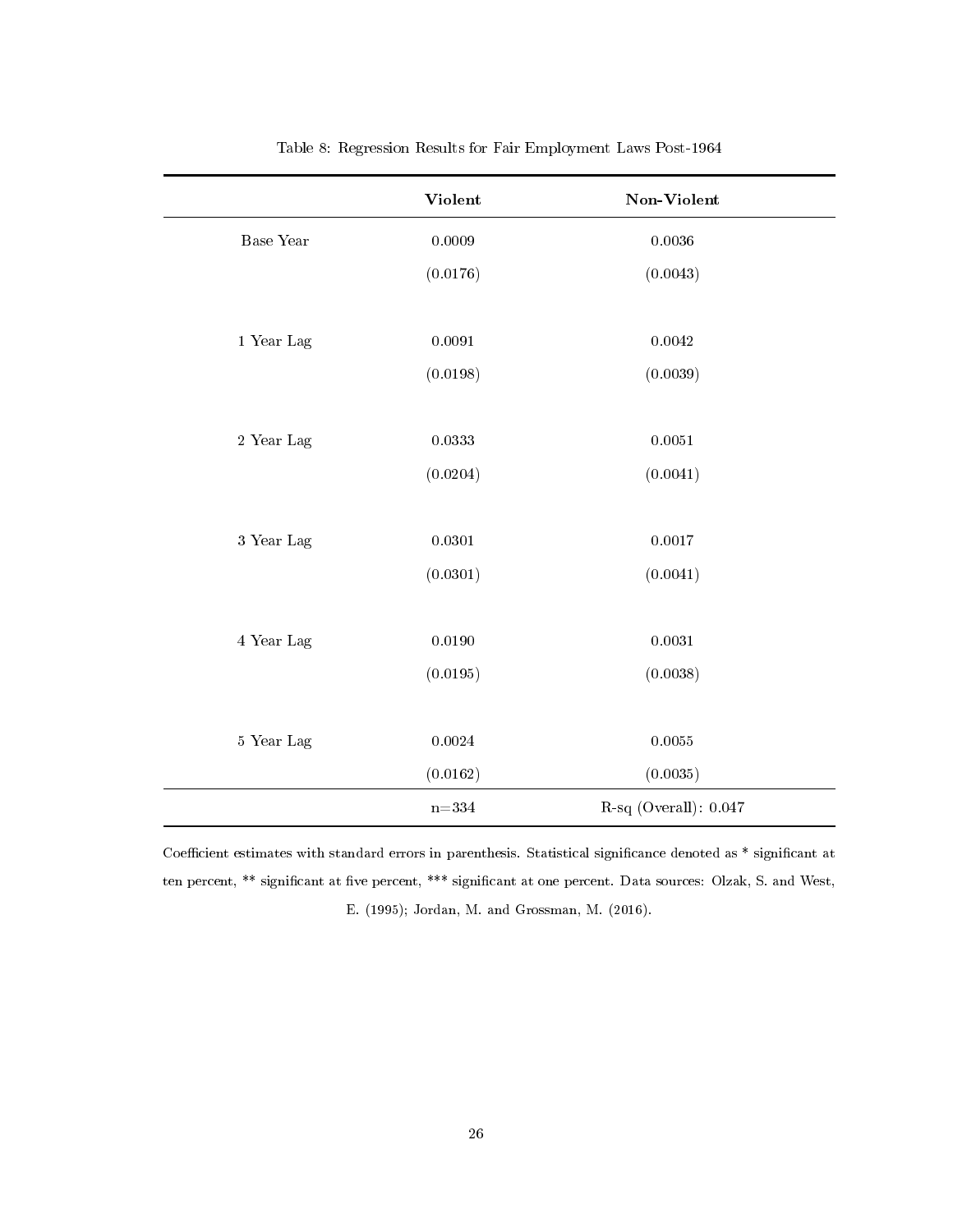|                    | <b>Violent</b>    | Non-Violent                 |
|--------------------|-------------------|-----------------------------|
| Base Year          | $-0.0335$         | $-0.0096$                   |
|                    | (0.0246)          | (0.0062)                    |
|                    |                   |                             |
| $1$ Year $\rm Lag$ | $-0.0518*$        | $\mbox{-}0.0051$            |
|                    | (0.0281)          | (0.0056)                    |
|                    |                   |                             |
| $2$ Year Lag $\,$  | $-0.0508*$        | $-0.0033$                   |
|                    | (0.0287)          | (0.0058)                    |
|                    |                   |                             |
| $3$ Year $\rm Lag$ | $-0.0372$         | $-0.0045$                   |
|                    | (0.0281)          | (0.0058)                    |
|                    |                   |                             |
| $4$ Year Lag $\,$  | $\mbox{--}0.0098$ | $-0.0083$                   |
|                    | (0.0275)          | (0.0054)                    |
|                    |                   |                             |
| 5 Year Lag         | $-0.0179$         | $-0.0001$                   |
|                    | (0.0234)          | (0.0051)                    |
|                    | $\sqrt{n}=334$    | $R$ -sq (Overall): $0.0238$ |

Table 9: Regression Results for Public Accommodations Laws Pre-1964

Coefficient estimates with standard errors in parenthesis. Statistical significance denoted as \* significant at ten percent, \*\* significant at five percent, \*\*\* significant at one percent. Data sources: Olzak, S. and West, E. (1995); Jordan, M. and Grossman, M. (2016).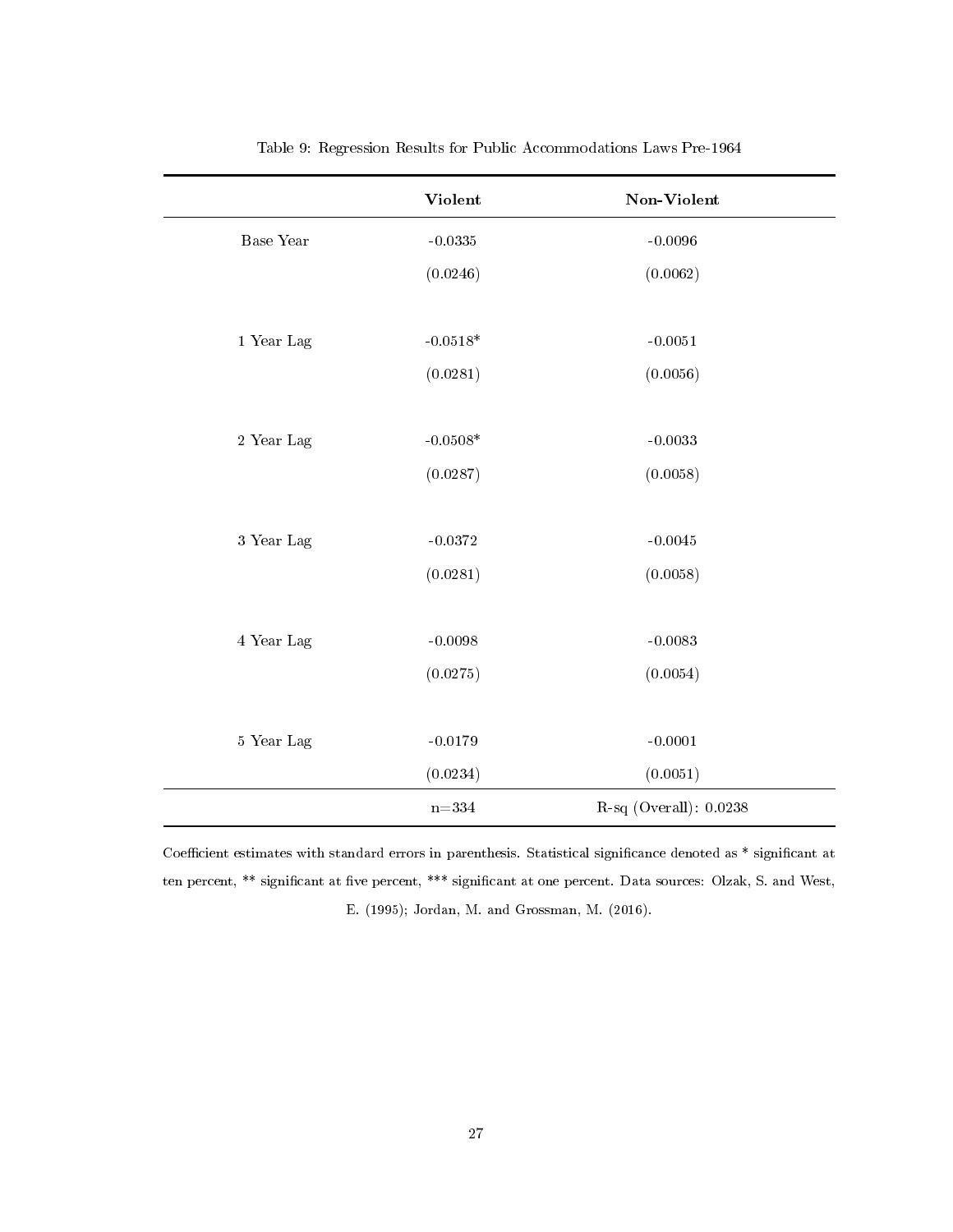|                    | <b>Violent</b> | Non-Violent                |
|--------------------|----------------|----------------------------|
| Base Year          | $0.0205\,$     | 0.0076                     |
|                    | (0.0267)       | (0.0067)                   |
|                    |                |                            |
| 1 Year Lag         | 0.0432         | 0.0018                     |
|                    | (0.0315)       | (0.0062)                   |
|                    |                |                            |
| $2$ Year $\rm Lag$ | $\,0.0313\,$   | 0.0022                     |
|                    | (0.0328)       | (0.0066)                   |
|                    |                |                            |
| $3$ Year $\rm Lag$ | 0.0207         | 0.0016                     |
|                    | (0.0323)       | (0.0065)                   |
|                    |                |                            |
| $4$ Year Lag $\,$  | $\,0.0034\,$   | 0.0056                     |
|                    | (0.0309)       | (0.0061)                   |
|                    |                |                            |
| 5 Year Lag         | $0.0189\,$     | $-0.0003$                  |
|                    | (0.0254)       | (0.0055)                   |
|                    | $\sqrt{n}=334$ | $R-sq$ (Overall): $0.0787$ |

Table 10: Regression Results for Public Accommodations Laws Post-1964